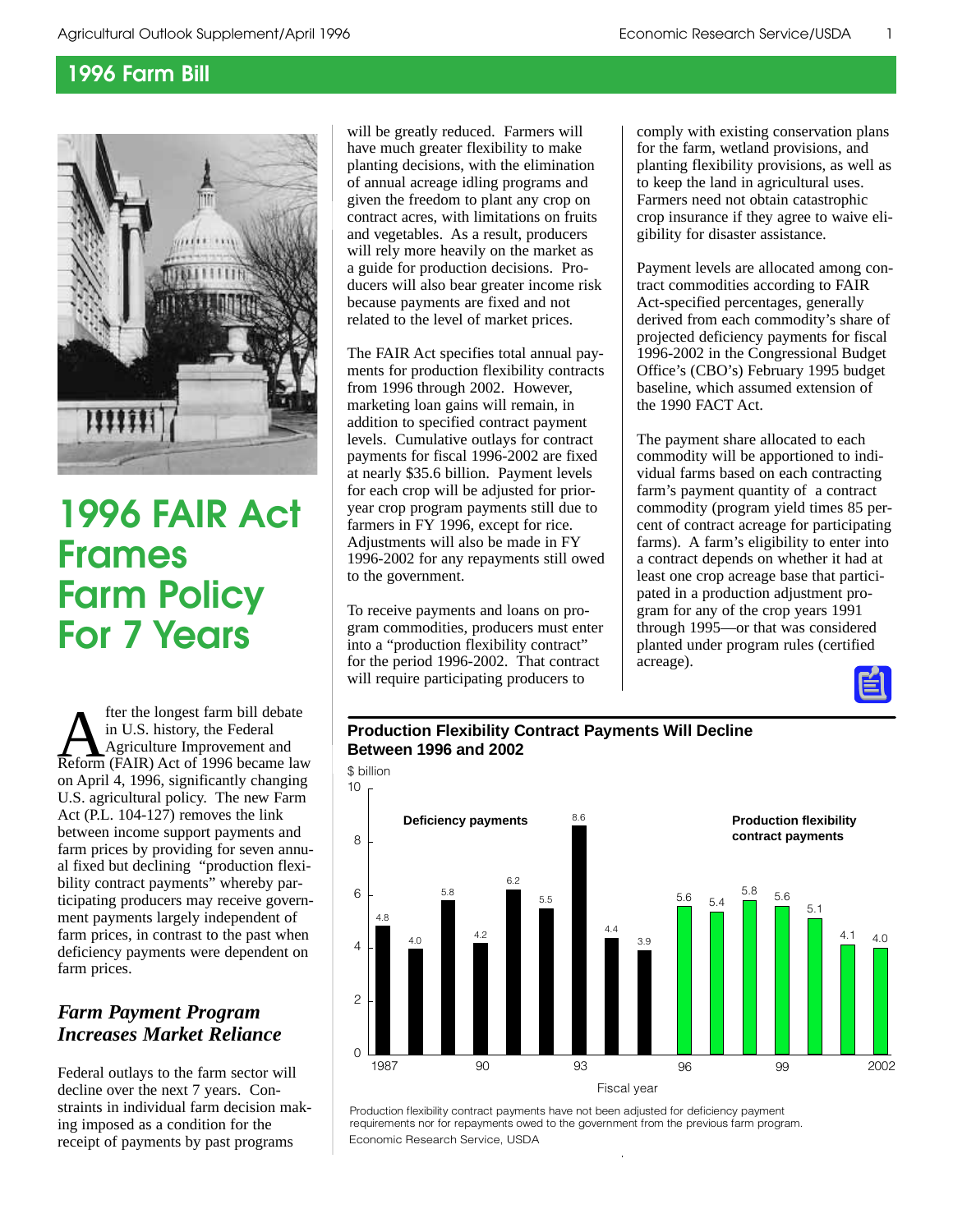An eligible farm's payment quantity for a given contract commodity is the product of the farm's program payment yield for that commodity, times 85 percent of the contract acreage (base acres established for the crop for 1996, adjusted for base acres leaving the Conservation Reserve Program and for new base enrollment in the CRP). A per-unit payment rate (e.g., per bushel, per cwt, etc.) for each contract commodity will be determined annually by dividing the annual contract payment level for a contract commodity by the total of all contract farms' program payment production.

The annual payment rate for a contract commodity will be multiplied by each farm's payment quantity for that commodity, and the sum of such payments across contract commodities, subject to any payment limitation considerations, will be the farm's annual payment. Contract payments are limited to \$40,000 per person, a \$10,000 reduction from the current \$50,000 limit. Under the threeentity rule, an individual may receive directly from the government up to \$80,000 in contract payments on three separate entities so long as his/her stake in the second and third entities does not exceed 50 percent of each such entity. In addition, marketing loan gain and loan deficiency payments are limited to \$75,000 per farm, and \$150,000 under the three-entity rule.

Also, producers' planting flexibility increases. Under past law—the Food, Agriculture, Conservation and Trade (FACT) Act of 1990—producers' payments were reduced if more than 15 percent of their base acreage was planted to other crops or idled. Under FAIR, participating producers are permitted to plant 100 percent of their total contract acreage plus additional acreage to any crop (with limitations on fruits and vegetables) with no loss in payments. Unlimited haying and grazing and alfalfa production are also permitted without loss of benefits. Planting of fruits and vegetables is prohibited unless there is a history of double cropping with fruits and vegetables in the region, if the farm has a history of planting fruits and vegetables, or if the producer has a history of planting fruits and vegetables on con-



### **Feed Grains Account for Over Half of Production Flexibility Contract Payments**

Economic Research Service, USDA

tract acreage. Contract payments will be reduced acre for acre for planting nondouble-cropped fruits and vegetables.

## *Loan Rates Retained In Modified Form*

Basic nonrecourse commodity loans are retained, in a modified form, under which farmers may receive a loan from the government at a designated rate per unit (loan rate) by pledging and storing a quantity of a commodity as collateral.

Loan rates for wheat and corn continue to be based on 85 percent of the preceding 5-year olympic average (i.e., excluding the high- and low-price years) of farm prices. As under past law, wheat and corn loan rates may be reduced by up to 10 percent depending on the projected stocks-to-use ratio. Maximum loan rates for wheat and corn are established at their 1995 levels. Loan rates for grain sorghum, barley, and oats are to be set at levels considered "fair and equitable" relative to the feed value of corn.

Loan rates for oilseeds are also based on 85 percent of the previous 5-year olympic average of farm prices. Soybean loan rates are limited to a range of \$4.92 to \$5.26 per bushel. Under previous law, loan rates for oilseeds were set at a fixed per-unit rate. Minor oilseeds (sunflowerseed, canola, rapeseed, safflower, mustard seed, and flaxseed) are based on 85 percent of the 5-year olympic average of prices received by producers of sunflowerseed, with a limiting range of \$0.087 to \$0.093 per pound.

The extra long staple (ELS) cotton loan rate is also based on the previous 5-year olympic average farm price, except that the maximum rate may not exceed the 1995 level of \$0.7965 per pound. The upland cotton loan rate continues to be the lesser of 85 percent of the previous 5-year olympic average farm price, or 90 percent of the Northern Europe-based average price, but not less than \$0.50 per pound nor more than \$0.5192 per pound (the 1995 level).

Loan rates for rice are frozen at the 1995 level, \$6.50 per cwt. Marketing loan provisions are retained for feed grains, wheat, rice, upland cotton, and oilseeds. Legislation providing for the Farmer-Owned Reserve, a long-term grain storage program, is suspended through the 2002 crop.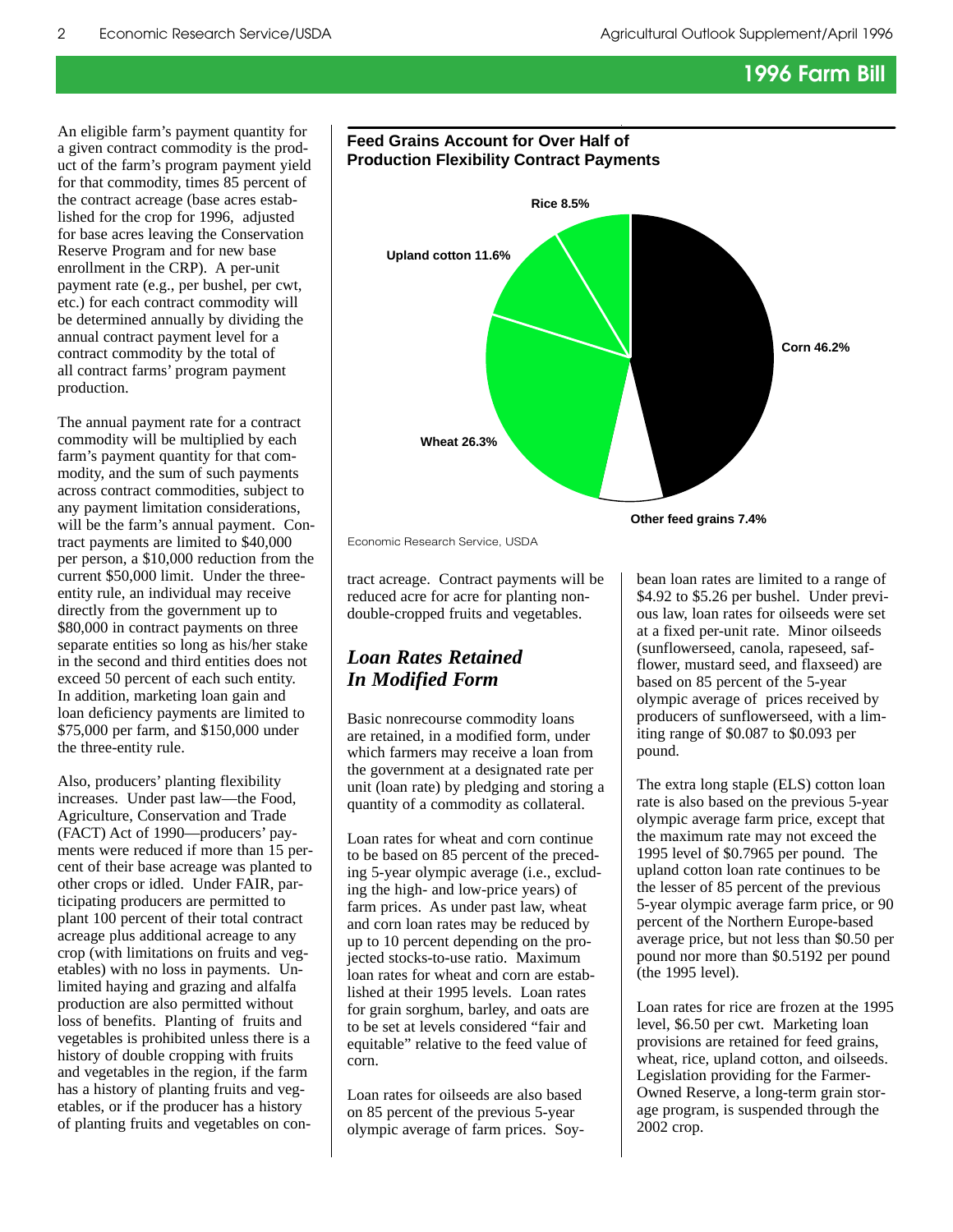The interest rate on Commodity Credit Corporation (CCC) loans is increased by 1 percentage point over the rate the CCC is charged for borrowing. Currently, the CCC rate reflects the cost to the CCC to borrow from the U.S. Treasury (1-year Treasury bills.) For April 1996, the CCC interest rate was 5.25 percent.

Producers are no longer required to purchase crop insurance to be eligible for farm program payments. However, producers must waive eligibility, in writing, for emergency crop loss assistance for any crop for which they declined to obtain insurance. USDA is required to implement a revenue insurance pilot program for crop years 1997-2000.

## *Sugar, Peanut, & Dairy Programs Modified*

The sugar program continues to operate as a "no net cost program" to the Federal government. USDA must use all authorities to avoid the costs associated with forfeitures of sugar by price support loan recipients. The raw cane sugar loan rate would continue to be fixed at \$0.18 a pound. Under the FAIR Act, the refined beet sugar loan rate is also frozen at the 1995 level of \$0.229 per pound. Nonrecourse loans are available only when the tariff-rate quota on sugar imports exceeds 1.5 million short tons. Cane processors are required to pay \$0.01 on each pound of sugar forfeited to the government. Beet processors are required to pay \$0.0107 per pound of sugar forfeited. The marketing assessments paid on all processed sugar are increased by 25 percent. Authority for domestic sugar marketing allotments is repealed, but the remaining authority to restrict imports (which must be at least 1.5 million tons under the Uruguay Round agreement) provides a measure of price support.

The peanut program is revised to make it a "no net cost program" to the Federal government. The minimum national poundage quota is eliminated, requiring the quota to be set equal to projected domestic food use demand. Carryover of undermarketings was eliminated, permitting greater control of program costs. The loan rate for quota peanuts is frozen at \$610 per short ton, down from \$678

## **Calculating Production Flexibility Contract Payments: An Example**

For fiscal 1998, the total allocation for corn is 46.22 percent of total annual payments of \$5.8 billion, or \$2.68 billion. The annual *payment rate* for corn equals total annual payments (\$2.68 billion) divided by the sum of all individual corn payment contract quantities for the year. For corn, as for other program commodities, an individual farm's *payment quantity* equals the farm's program payment yield multiplied by 85 percent of the farm's corn contract acreage. A farm's *contract acreage* is limited to the 1996 base acreage for the commodity, plus any returning CRP base for the commodity, less any CRP enrollments. Program yields and base acreage are determined in the same manner as under the 1990 FACT Act. An individual farmer's *production flexibility contract payment* is his or her payment quantity times the annual payment rate.

The Senate Committee on Agriculture, Nutrition and Forestry estimated that the fiscal 1998 corn payment rate would be \$0.41 per bushel, but the actual payment rate depends on the number of producers who enroll in the program as well as CRP enrollment. Assuming that the payment rate estimate is accurate, a farmer with 500 acres of corn base (425 payment acres) and a program yield of 105 bushels per acre would receive \$18,296 as a fiscal 1998 FAIR payment. The farmer is free to plant any crop, with limitations on fruits and vegetables, on the 500 acres.

in 1995. The marketing assessment for peanuts is set at 1.15 percent of the loan rate for the 1996 crop and 1.2 percent for the 1997-2002 crops, shared by producers and purchasers.

Dairy price supports are phased down for milk over 4 years from \$10.35 to \$9.90 per cwt. The price support program ends after 1999. Starting in 2000, a recourse loan program is implemented for butter, nonfat dry milk, and cheese at loan rates equivalent to \$9.90 per cwt for milk. This loan rate is intended to assist in the management of dairy product inventories. The budget assessment on producers is eliminated. Assessments collected in 1996 will be refunded to producers whose annual 1996 marketings do not exceed their marketings in 1995.

Federal milk marketing orders are to be consolidated from 33 into 10-14 orders within 3 years. California is allowed to maintain its own fluid milk standards. The Secretary may, upon the finding of a compelling public interest in the area, grant the New England region authority to enter into a dairy compact. The compact would terminate with the completion of price and order reform. The Dairy Export Incentive Program (DEIP) is extended through 2002 and the

Secretary is directed to use the maximum volume permitted under GATT, so long as the GATT funding limit is not exceeded.

## *Trade Provisions Are Targeted*

Trade and food aid programs are reoriented towards greater market development, with increased emphasis on highvalue and value-added products. Annual Export Enhancement Program (EEP) expenditures are capped. In addition, total EEP funding during fiscal 1996- 2000 is more than \$1.6 billion less than the maximum levels permitted under the Uruguay Round Agreement*.* 

The Market Promotion Program is renamed the Market Access Program. Participating organizations include nonprofit trade associations, state regional trade groups, and private companies. Fund authority is capped at \$90 million annually for fiscal 1996-2002.

The bill authorizes P.L. 480 Title I agreements with private entities in addition to foreign governments. Other major changes to P.L. 480 broaden the range of commodities available for P.L. 480 programming, provide greater pro-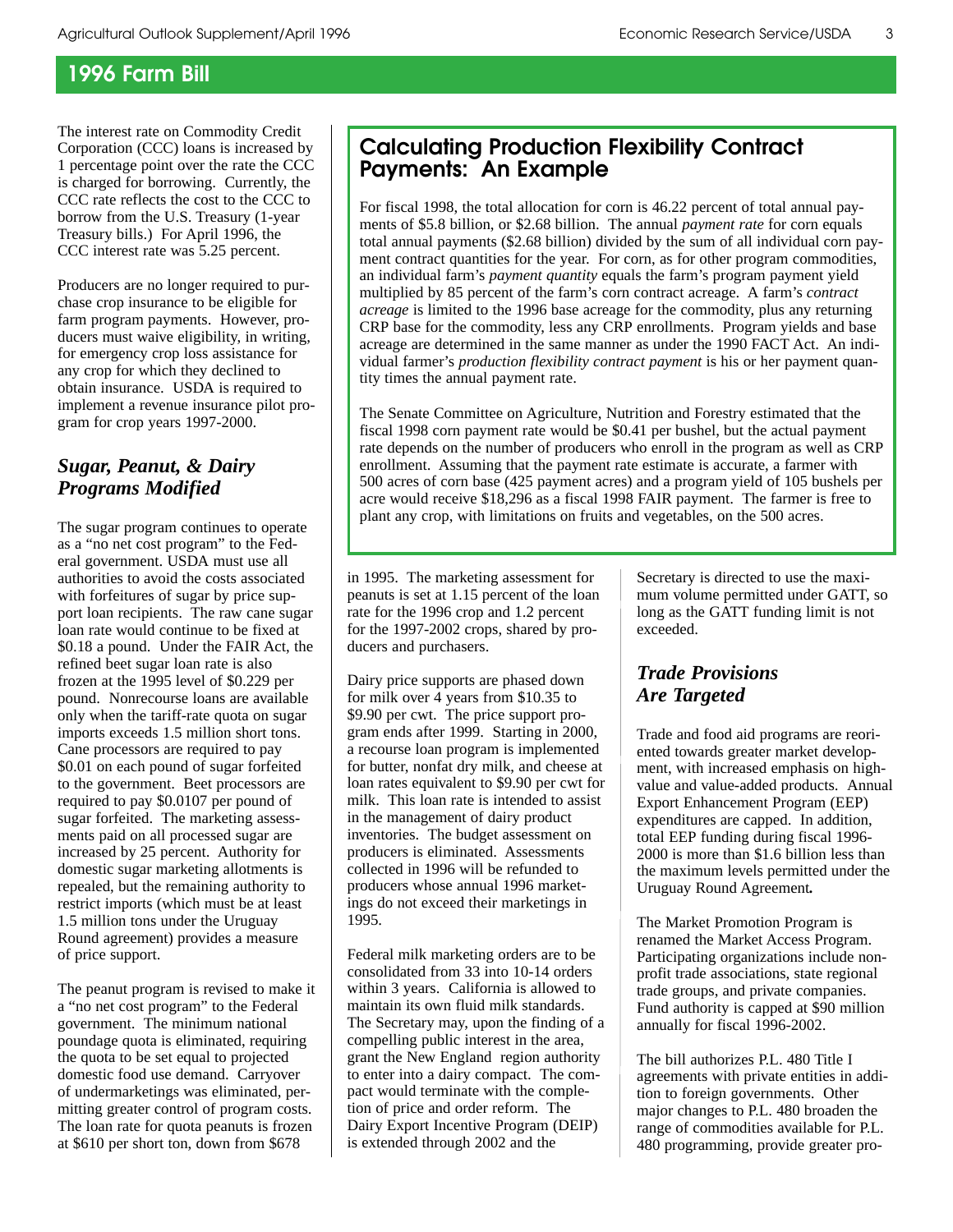## **EEP Expenditures To Be Below GATT Maximum For Several Years**



Economic Research Service, USDA

gram flexibility, and improve the operational and administrative aspects of the program. The 4-million-metric-ton Food Security Commodity Reserve, formerly the Food Security Wheat Reserve, is expanded to include rice, corn, and sorghum in addition to wheat, which can be used to meet humanitarian food aid needs.

The legislation also provides protection for farmers against unilateral export embargoes, and places new emphasis on high-value products in the GSM-102 export credit program.

## *Major Conservation Provisions*

The Environmental Conservation Acreage Reserve Program was continued, to serve as an umbrella to enable the Secretary to operate conservation programs in a consistent manner. Conservation Reserve Program (CRP) enrollment can be maintained at up to 36.4 million acres. Early outs are permitted for less environmentally sensitive land that has been enrolled in the CRP for at least 5 years. New enrollment of environmentally sensitive land is permitted to replace the early outs and contracts that expire.

An Environmental Quality Incentives Program (EQIP) is authorized at \$1.3 billion over 7 years to provide technical, educational, and cost-share assistance and incentive payments to crop and livestock producers in implementing structural and management practices to protect soil and water resources. At least half of the fund is allocated to livestock practices. EQIP is to be operated to maximize the environmental benefits per dollar expended.

A \$200-million fund from the U.S. Treasury is created to restore the Everglades ecosystem under the direction of the Secretary of the Interior. An additional \$100 million of Federal support will be financed through the sale or swap of other federally owned land in Florida. Purchase of private land by the Federal government in the Everglades Agricultural Area is permitted.

## *Other Major Provisions*

A variety of other titles and programs is included in the new Farm Act. The Food Stamp Program is reauthorized for 2 years while Congress continues to work on comprehensive welfare reform. Farm credit programs are reauthorized, but authority to make loans for nonagricultural purposes, such as recreational facilities and small businesses, is repealed.

A Fund for Rural America is established to augment existing resources for agricultural research and rural development. Funding will be provided from the Commodity Credit Corporation for \$50 million in fiscal 1996, \$100 million in fiscal 1997, and \$150 million in fiscal 1998. Appropriations for Federal agricultural research, extension, and education programs administered by the Agricultural Research Service and the Cooperative State Research, Education, and Extension Service are reauthorized for 2 years. Further funding is authorized subject to appropriations for fiscal years 1998-2002.

A Commission on 21st Century Production Agriculture is established to conduct a comprehensive review of changes to production agriculture in the U.S. under the 1996 Farm Act. The Commission will also study the future of production agriculture in the U.S. and the appropriate role of the Federal government. The Commission will have 11 members: (1) three members appointed by the President, (2) four appointed by the Chairman of the Agriculture Committee in the U.S. House of Representatives, and (3) four members appointed by the Chairman of the Senate Committee on Agriculture, Nutrition and Forestry. At least one member appointed under each person must be primarily involved in production agriculture. All other members of the Commission must have knowledge and experience in agricultural production, marketing, finance, or trade.

The so-called "permanent provisions" in the Agricultural Adjustment Act of 1938 and in the Agricultural Act of 1949 are continued after 2002. The provisions authorize marketing quotas, marketing certificates, acreage allotments, and parity-based price support for wheat, feed grains, cotton, and sugar. Preventing reversion to costly permanent provisions, such as parity-based prices, is among the incentives to enact new, or to extend existing, commodity program provisions under each farm act. *[Edwin Young (202) 219-0680 and Dennis A. Shields (202) 219-0393]* **AO**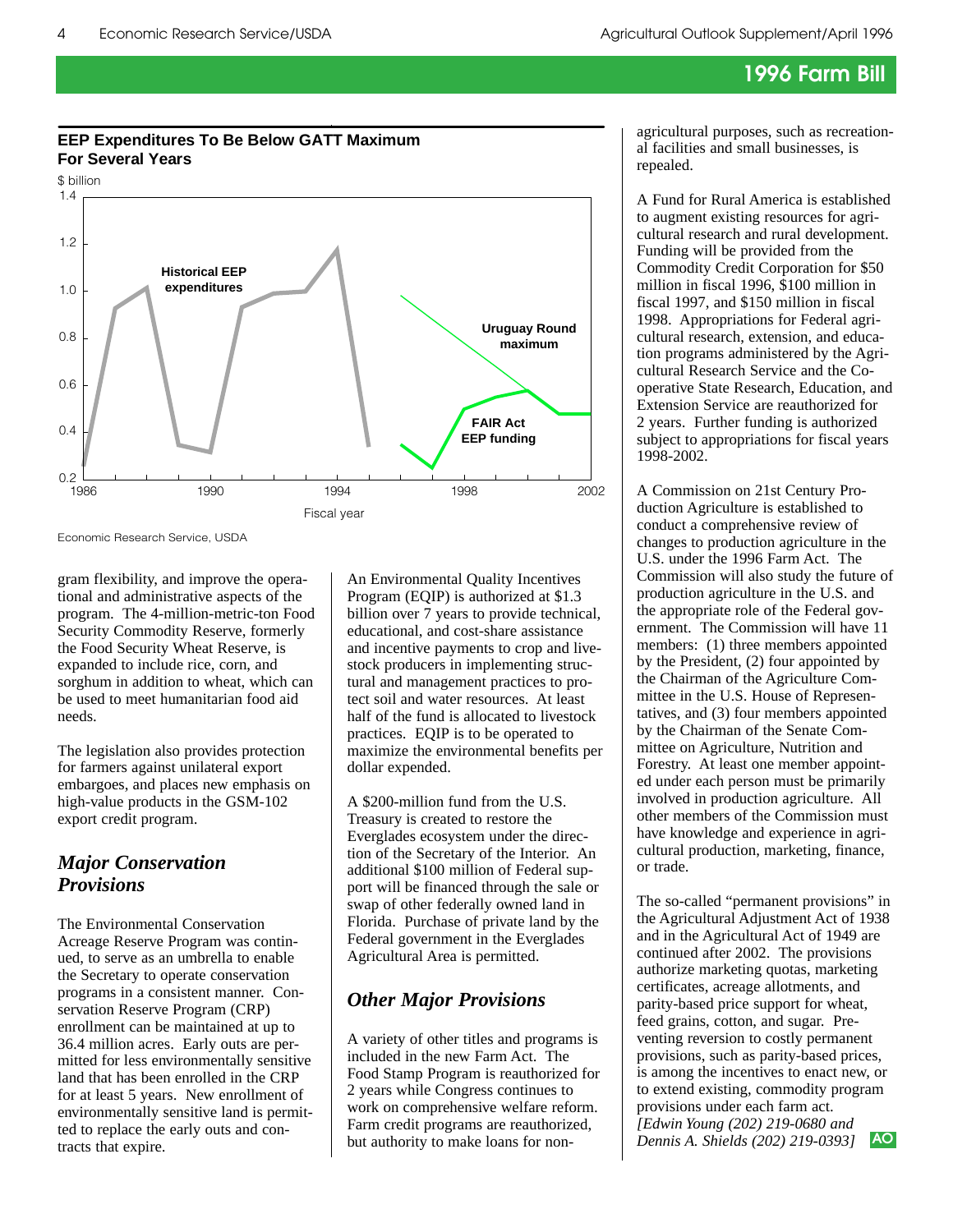# **Glossary of Agricultural Policy Terms**

*Base or contract acreage—*A farm's average acreage eligible for contract payments of wheat, feed grains, upland cotton, or rice planted for harvest, plus any land not planted to these crops because of an acreage reduction or diversion program in effect during a specified period of time. A farmer's crop acreage base is reduced by the portion of land placed in the Conservation Reserve Program, but is increased by CRP base acreage for expiring contracts and early outs.

*Commodity Credit Corporation (CCC)*—A federally owned and operated corporation within the U.S. Department of Agriculture created to stabilize, support, and protect farm income and prices through loans, purchases, payments, and other operations. All money transactions for agricultural price and income support and related programs are handled through the CCC. Under past legislation the CCC also helped maintain balanced, adequate supplies of agricultural commodities and helped in their orderly distribution.

*Commodity loan rates*—Price per unit (pound, bushel, bale, or cwt) at which the CCC provides nonrecourse loans to farmers to enable them to hold program crops for later sale. Loans can be recourse for dairy farmers and sugar processors.

*Conservation Reserve Program (CRP)*—A major provision of the Food Security Act of 1985 designed to reduce erosion and protect water quality on up to 45 million acres of farmland. Under the program, landowners who sign contracts agree to convert environmentally sensitive land to approved permanent conserving uses for 10-15 years. In exchange the land owner receives an annual rental payment and cash or payments-in-kind to share up to 50 percent of the cost of establishing permanent vegetative cover.

*Crop year*—Generally, the 12-month period from the beginning of harvest.

*Contract acreage*—Enrolled 1996 commodity base acreage under the FAIR Act, less any base enrolled in the CRP, plus any base acreage exiting the CRP.

*Contract crops*—Crops eligible for production flexibility payments: wheat, corn, sorghum, barley, oats, rice, and upland cotton.

*Deficiency payment*—A direct government payment made to farmers who participated in wheat, feed grains, rice, or cotton programs prior to 1996. The payment rate was based on the difference between the target price and the higher of the loan rate or the national average market price during a specified time. The total payment was equal to the payment rate, multiplied by a farm's eligible payment acreage and the program yield established for the particular farm. Farmers could have received up to one-half of their projected deficiency payment at planting. If actual deficiency payments, which were determined after harvest, were less than the advance deficiency payment, a farmer had to reimburse the government for the difference.

*Direct payments*—Payments in the form of cash or commodity certificates made directly to producers for such purposes as production flexibility contract payments, deficiency payments, annual land diversion, or Conservation Reserve payments.

*Export Credit Guarantee Program (GSM-102)*—The largest U.S. agricultural export promotion program, functioning since 1982; guarantees repayment of private, short-term credit for up to 3 years.

*Export Enhancement Program (EEP)*—Begun in May 1985 under the Commodity Credit Corporation Charter Act to help U.S. exporters meet competitors' prices in subsidized markets. Under the EEP exporters are awarded bonuses, enabling them to compete for sales in specified countries.

*Food, Agriculture, Conservation and Trade (FACT) Act of 1990 (P.L. 101-624)*—The omnibus food and agriculture legislation signed into law on November 28, 1990 that provided a 5-year framework for the Secretary of Agriculture to administer various agricultural and food programs.

*Food Security Act of 1985 (P.L. 99-198)*—The omnibus food and agriculture legislation signed into law on December 23, 1985, that provided a 5-year framework for the Secretary of Agriculture to administer various agricultural and food programs.

*General Agreement on Tariffs and Trade (GATT)*—An agreement originally negotiated in Geneva, Switzerland in 1947 to increase international trade by reducing tariffs and other trade barriers. The agreement provides a code of conduct for international commerce and a framework for periodic multilateral negotiations on trade liberalization and expansion. The Uruguay Round Agreement established the World Trade Organization (WTO) to replace the GATT. The WTO officially replaced the GATT on January 1, 1996.

*Intermediate Export Credit Guarantee Program (GSM-103)*—

Established by the Food Security Act of 1985, this program complements GSM-102 by guaranteeing repayment of private credit for 3-10 years.

*Loan deficiency payments*—A provision begun in the Food Security Act of 1985 giving the Secretary of Agriculture the discretion to provide direct payments to producers who, although eligible to obtain price support loans for wheat, feed grains, upland cotton, rice, or oilseeds, agree not to obtain loans.

*Marketing allotments*—Provide each processor or producer of a particular commodity a specific limit on sales for the year, above which penalties would apply.

*Marketing assessments*—Require producers, processors, or first purchasers to pay a fee per unit of domestic production sold in order to share program costs with the government.

*Marketing loan program*—Allows producers to repay nonrecourse price support loans at less than the announced loan rates whenever the world market price or posted county price for the commodity is less than the commodity loan rate.

*Marketing orders*—Federal marketing orders authorize agricultural producers to promote orderly marketing by influencing such factors as supply and quality, and to pool funds for promotion and research. Marketing orders are initiated by the industry, and are approved by the Secretary of Agriculture and by a vote among producers. Once approved, a marketing order is mandatory.

*Market Promotion Program (MPP)*—Renamed the Market Access Program. Participating organizations include nonprofit trade associations, state regional trade groups, and private companies. Fund authority is capped at \$90 million annually for fiscal 1996-2002.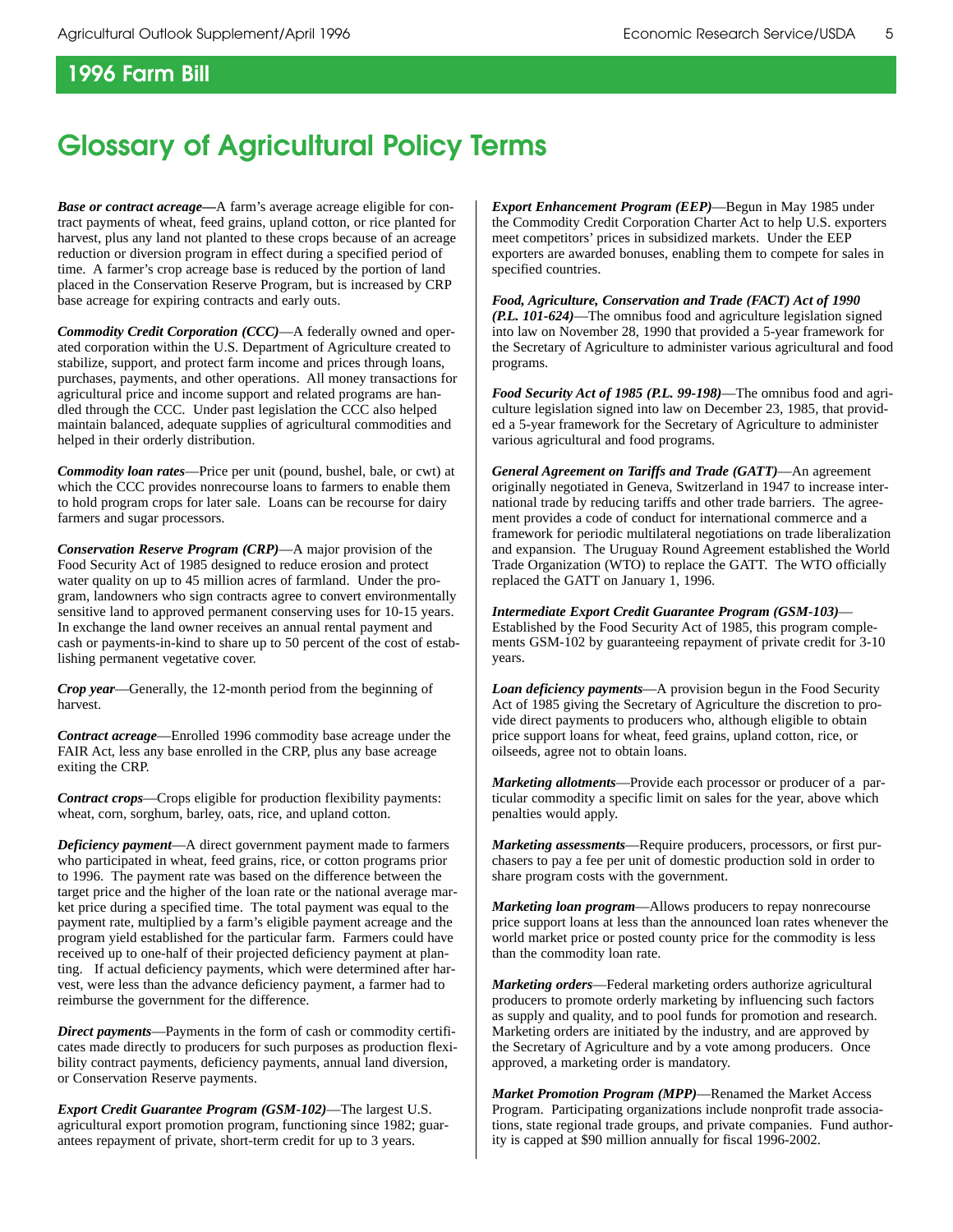*Marketing year*—Generally, the 12-month period from the beginning of a new harvest.

*Nonrecourse loans*—The major government price support instrument, providing operating capital to producers of wheat, feed grains, cotton, peanuts, tobacco, rice, and oilseeds. Sugar processors are also eligible for nonrecourse loans. Farmers or processors who agree to comply with each commodity program provision may pledge a quantity of a commodity as collateral and obtain a loan from the CCC. The borrower may repay the loan with interest within a specified period and regain control of the commodity, or forfeit the commodity to the CCC with no interest penalty (the government has no *recourse* but to accept the commodity as payment). For those commodities eligible for marketing loan benefits, producers may repay the loan at the world price (rice and upland cotton) or posted county price (wheat, feed grains, and oilseeds).

*Normal flex acreage*—Provision of the Omnibus Budget Reconciliation Act of 1990 (P.L. 101- 508) requiring a mandatory 15-percent reduction in payment acreage. Under this provision, producers were ineligible to receive deficiency payments on 15 percent of their crop acreage base (not including any acreage removed from production under any production adjustment program). Producers, however, were allowed to plant any crop on this acreage, except fruits, vegetables, and other prohibited crops. Normal flex acres no longer exist under the FAIR Act.

*Oilseeds*—Soybeans, sunflowerseed, canola, rapeseed, safflower, mustard seed, and flaxseed.

*The Omnibus Budget Reconciliation Act of 1990 (P.L. 101-508)*— Signed November 5, 1990. This law amended the Food, Agriculture, Conservation and Trade Act of 1990 to reduce agricultural payments for 1991-95. It included a mandatory reduction of 15 percent of payment acreage, and assessments on certain other crop loans and incentive payments.

*Optional flex acreage*—Under the planting flexibility provision of the 1990 FACT Act, producers could choose to plant up to 25 percent of the crop acreage base to other CCC-specified crops (except fruits and vegetables) without a reduction in crop acreage bases on the farm, but receive no deficiency payments on this acreage. The Omnibus Budget Reconciliation Act of 1990 (P.L. 101-508) made a 15-percent reduction in payment acreage mandatory. The remaining 10 percent was optional flex acreage. Optional flex acreage was eligible for deficiency payments when planted to the program crop. Optional flex acres no longer exist under the FAIR Act.

*Parity-based support prices*—A measurement of the purchasing power that a unit (e.g., bushel, cwt) of a farm product would have had in the 1910-14 base period. The base prices used in the calculation are the most recent 10-year average prices for commodities. Under "permanent provisions," prices would be supported at 50 to 90 percent of parity through direct government purchases or nonrecourse loans.

*Payment rate*—The amount paid per unit of production to each participating farmer for eligible payment production under the FAIR Act.

*Payment quantity*—The quantity of production eligible for production flexibility contract payments under the FAIR Act. Payment quantity is calculated as the farm's program yield (per acre) multiplied by 85 percent of the farm's contract acreage, subject to payment limitations.

*Permanent legislation*—Legislation that would be in force in the absence of all temporary amendments (farm acts). The Agricultural Adjustment Act of 1938 and the Agricultural Act of 1949 serve as the basic laws authorizing the major commodity programs. Technically, each new farm act amends the permanent legislation for a specified period.

*Production flexibility contract payments*—Payments to be made to farmers for contract crops through 2002 under the FAIR Act. Payments for each crop are allocated each fiscal year based on the Congressional Budget Office's February 1995 forecast of what deficiency payments would have been under the FACT Act.

*Program crops*—Federal support programs are available to producers of wheat, corn, barley, grain sorghum, oats, rye, extra long staple and upland cotton, rice, oilseeds, tobacco, peanuts, and sugar.

*Program or payment yield*—The farm commodity yield of record (per acre), determined by a procedure outlined in legislation. Previous law allowed USDA to update program yields at the average of the preceding 5 years' harvested yield (dropping the high and low years). This provision has not been implemented as program yields continue to be frozen at 1985 levels.

*Public Law 480 (P.L. 480)*—Common name for the Agricultural Trade Development and Assistance Act of 1954, which seeks to expand foreign markets for U.S. agricultural products, combat hunger, and encourage economic development in developing countries. Title I of the Food for Peace Program, as it is called, makes U.S. agricultural commodities available through long-term dollar credit sales at low interest rates for up to 30 years. Donations for humanitarian food needs are provided under Title II. Title III authorizes "food for development" grants.

*Target prices*—Price levels established by past law for wheat, corn, grain sorghum, barley, oats, rice, and upland cotton. Prior to 1996, farmers participating in Federal commodity programs received deficiency payments based on the difference between the target price and the higher of the national market price during a specified time period, or the price support (nonrecourse) loan rate. Target prices were eliminated by the FAIR Act.

*Tariff-rate quota (TRQ)*—System by which a certain quantity of imports, called a quota amount, receives a low tariff, and imported quantities above that quota level are assessed a higher tariff.

*Uruguay Round*—The Uruguay Round of Multilateral Trade Negotiations (UR) under the auspices of the GATT; a trade agreement designed to open world agricultural markets. The UR agricultural agreement covers four areas; export subsidies, market access, internal supports, and sanitary and phytosanitary rules. The agreement is implemented over a 6-year period, 1995-2000.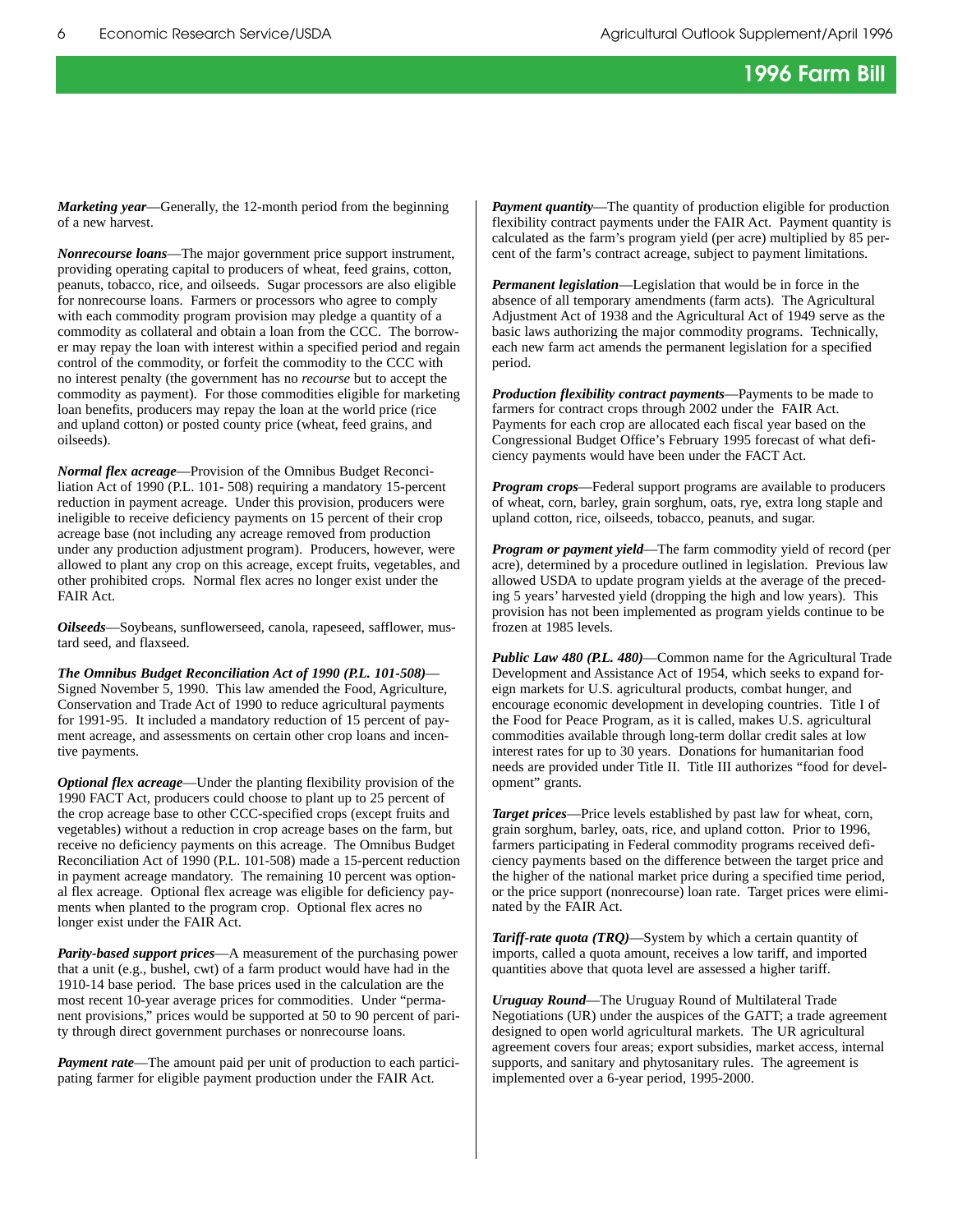### **TITLE I-- AGRICULTURAL MARKET TRANSITION ACT**

crop-specific planting requirements. Farmers payments on fewer acres. The nonrecourse loan assuming extension of the 1990 FACT Act. program continued. Marketing loans were Restrictions on acreage and crops planted are mandated for cotton, rice, and oilseeds and were substantially reduced. The nonrecourse loan

### **Income support** for wheat, feed grains, cotton, and rice

prices fell below the target price. Deficiency past 5 years can enter into 7-year production payments were calculated by multiplying a payment rate times a program payment yield times the number of acres eligible for payments. The deficiency payment rate for each commodity was based on the difference between the target price and either the market price during a specified period or the price support (loan) rate, whichever was higher.

Target prices were frozen for wheat at \$4 per bushel, corn at \$2.75, oats at \$1.45, sorghum at \$2.61, barley at \$2.36, cotton at 72.9 cents per pound, and rice at \$10.71 per cwt. Producers were eligible for payments on at most 85% of base acres.

Total Federal spending on deficiency payments increased when farm prices declined and vice versa.

Income support remained tied to farm prices and The level of income support is no longer related to crop-specific planting requirements. Farmers current farm prices. Support is based on the gained planting flexibility but received support CBO's February 1995 forecast of income support permitted for wheat, feed grains, and honey. program with marketing loan provisions continues, subject to maximum loan rates.

Income support was provided through deficiency Farmers who have participated in the wheat, feed payments that were made when average farm grains, cotton, and rice programs in any one of the flexibility contracts for 1996-2002. An eligible farm's payment quantity for a given contract commodity is equal to 85 percent of its contract acreage times its program yield for that commodity. Land from expiring Conservation Reserve Program (CRP) contracts can be enrolled as contracts expire. A per-unit payment rate (e.g., per bushel) for each contract commodity will be determined annually by dividing the total annual contract payment level for each commodity by the total of all contract farms' program payment production. The annual payment rate for a contract commodity would be multiplied by each farm's payment quantity for that commodity, and the sum of such payments across contract commodities on the farm would be that farm's annual payment, subject to any payment limits.

> Total production flexibility contract payment levels for each fiscal year are fixed at: \$5.570 billion in 1996, \$5.385 billion in 1997, \$5.800 billion in 1998, \$5.603 billion in 1999, \$5.130 billion in 2000, \$4.130 billion in 2001, and \$4.008 billion in 2002. Spending caps for each crop, except rice, will be adjusted for prior-year crop program payments to farmers made in fiscal year 1996 and any 1995 crop repayments owed to the government. The amount allocated for rice is increased by \$8.5 million annually for fiscal years 1997 through 2002. Allocations of the above payment levels are: 26.26% for wheat, 46.22% for corn, 5.11% for sorghum, 2.16% for barley, 0.15% for oats, 11.63% for upland cotton, and 8.47% for rice.

 **Contract acreage (acreage base) and yield**

For wheat and feed grains, a farm's crop acreage base was equal to the average of acres planted and considered planted during the previous 5 years. For upland cotton and rice, bases were set using the previous 3-year average of planted and considered planted acreage, with some exceptions for 1991 and 1992. Payment yields for program crops could be frozen at 1990 levels or based on a moving average of the yields for the past 5 crop years (dropping the high- and low-yield years), subject to the Secretary's discretion.

Land eligible for contract acreage is equal to a farm's base acreage for 1996 calculated under the previous farm program, plus any returning CRP base and less any CRP enrollment. A producer may enroll less than the maximum eligible acreage. Program payment yields are frozen at 1995 levels.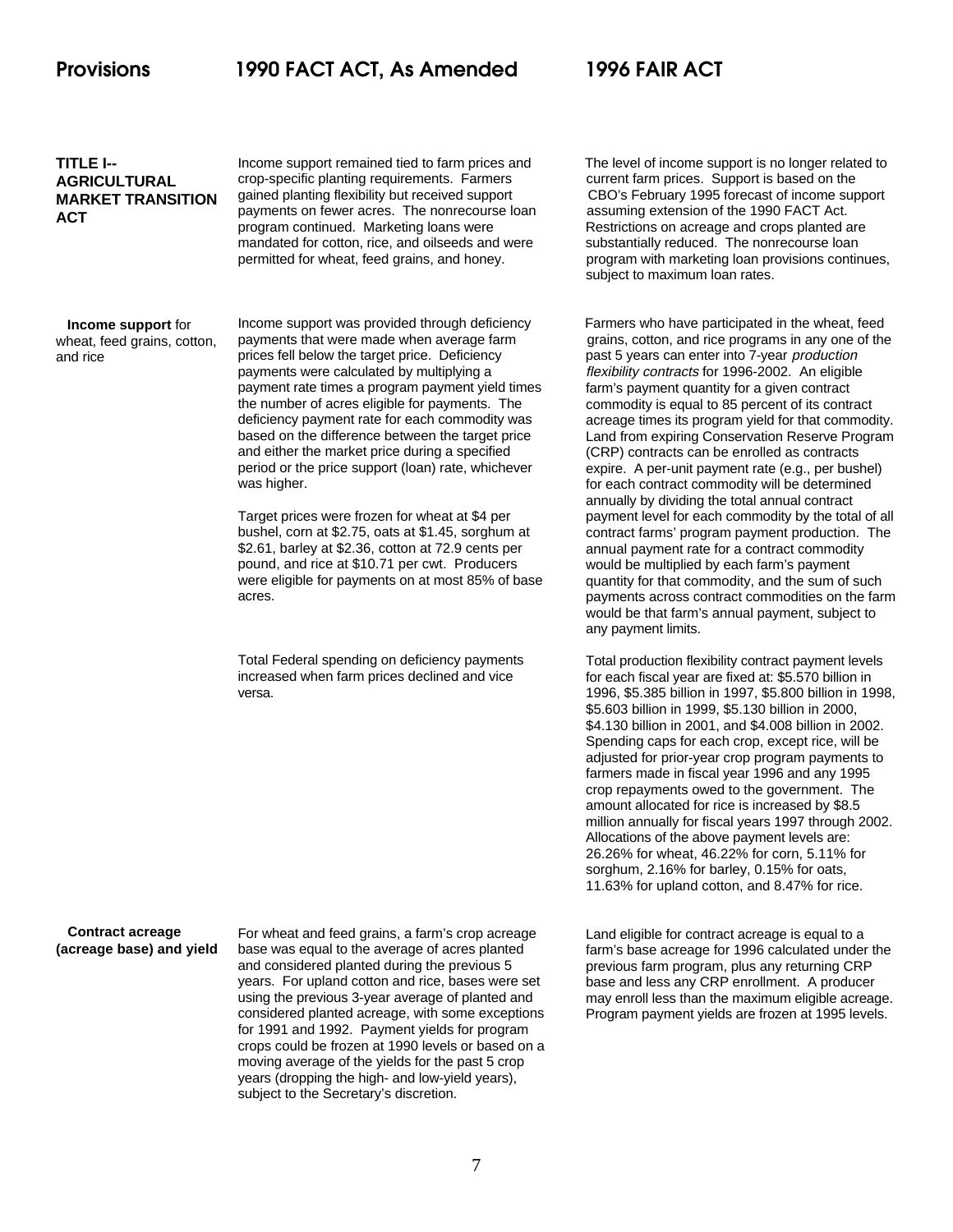| <b>Planting flexibility and</b><br>restrictions                                                                                                                                                                             | Planting of any crop except fruits and vegetables<br>was permitted on up to 25 percent of any<br>participating program crop's acreage base. This<br>acreage was known as flex acreage and planting<br>of other crops was credited as considered planted<br>to the program crop for acreage base protection.<br>The first 15 percent of flex acreage was known as<br>normal flex acreage (NFA) and the remainder as<br>optional flex acreage (OFA). Crops grown on<br>NFA were not eligible for deficiency payments.<br>Deficiency payments were paid on OFA only if the<br>original program crop was planted.                                                 | Participants ma<br>contract acrea<br>limitations on fr<br>maintained in a<br>and grazing an<br>and other forac<br>reduction in pa<br>vegetables (ex<br>peas) on contra<br>producer or the<br>and vegetables<br>for-acre on sud<br>fruits and vege<br>payments if the<br>cropping in the |
|-----------------------------------------------------------------------------------------------------------------------------------------------------------------------------------------------------------------------------|---------------------------------------------------------------------------------------------------------------------------------------------------------------------------------------------------------------------------------------------------------------------------------------------------------------------------------------------------------------------------------------------------------------------------------------------------------------------------------------------------------------------------------------------------------------------------------------------------------------------------------------------------------------|-----------------------------------------------------------------------------------------------------------------------------------------------------------------------------------------------------------------------------------------------------------------------------------------|
|                                                                                                                                                                                                                             | Acreage Reduction Programs (ARP's) restricted<br>the acreage that participants could plant to any<br>single program crop. ARP levels were determined<br>in part by the ratios of ending stocks to total use.<br>ARP's could be set separately for each of the feed<br>grains. A zero ARP for oats was mandated for all<br>5 years. Maximum ARP was set at 25% for cotton<br>and at 35% for rice.                                                                                                                                                                                                                                                              | Eliminates auth                                                                                                                                                                                                                                                                         |
| 0/85/92 and 50/85/92<br><b>Programs</b>                                                                                                                                                                                     | The voluntary 0/85/92 and 50/85/92 programs<br>allowed producers to devote all or a portion of their<br>permitted acres to conserving uses and receive<br>deficiency payments on a portion of these acres.<br>Planting of minor oilseeds was allowed for wheat<br>and feed grains. Producers had the option of<br>receiving deficiency payments or oilseed loans, but<br>not both. Payment rate was at least equal to the<br>projected deficiency payment rate. Cotton and<br>rice producers had to plant at least 50% of a<br>crop's maximum payment acres.                                                                                                  | Eliminates 0/85<br>provisions. Ho<br><b>Transition Proc</b><br>option for farm<br>their acreage a<br>the land is kept                                                                                                                                                                   |
| to program participants<br>through nonrecourse<br>loans. Marketing loans and<br>loan deficiency payments<br>are available to minimize<br>potential loan forfeitures and<br>subsequent government<br>accumulation of stocks. | <b>Price support</b> is provided A farmer could receive a loan from the government<br>at a designated per-unit rate (the loan rate) by<br>pledging the commodity as loan collateral and<br>storing it. Basic loan rates were set at 85% of a 5-<br>year moving average of farm prices, excluding high<br>and low years (called "Olympic average") for<br>wheat, corn, ELS cotton, and rice. The basic loan<br>rates could not be less than 95% of the year-<br>earlier value and were subject to the specified<br>minimum for rice.                                                                                                                           | Nonrecourse Ic<br>are extended.<br>commodity by a<br>production flexi<br>The formulas fo<br>feed grains, an<br>subject to spec<br>marketing loan<br>loans at less th<br>prices are belo                                                                                                 |
| Wheat and feed grains                                                                                                                                                                                                       | The minimum basic loan rate was set at \$2.44 a<br>bushel for wheat and \$1.76 for corn, unless these<br>exceeded 85% of the Olympic average of farm<br>prices. The Secretary could reduce loan rates by<br>up to 10% based on an ending stocks-to-use<br>formula, and up to another 10% at his/her<br>discretion to ensure that U.S. commodities were<br>competitive in world markets. Marketing loans<br>were permitted, which allowed producers to repay<br>commodity loans at a rate less than the original<br>loan rate per bushel. Repayment rates were<br>determined by the Secretary, based on the<br>prevailing world market price adjusted for U.S. | Loan rates are<br>average of farn<br>\$2.58 per bush<br>for corn, the sa<br>retains authorit<br>loan rates depe<br>use ratio. The<br>as 5% if the rat<br>or 12.5 and 25<br>than these, the<br>10%. There is<br>10% discretion<br>sorghum, barle                                         |

ay plant 100 percent of their total ge to any crop, except with ruits and vegetables. Land must be. acricultural use. Unlimited haying d planting and harvesting of alfalfa ge crops are permitted with no yments. Planting of fruits and cluding mung beans, lentils, and dry act acres is prohibited unless the e farm has a history of planting fruits. s, but payments are reduced acrech plantings. Double cropping of tables is permitted without loss of ere is a history of such double region.

**Programs Reduction Programs (ARP's)** 

5/92 and 50/85/92 program wever, the Agricultural Market Tram allows essentially a "0/100" ers, who can plant any portion of Ind receive a full payment as long as in agricultural uses.

bans with marketing loan provisions Any production of a contract a producer who has entered into a ibility contract is eligible for loans. or establishing loan rates for wheat, d upland cotton are retained, cified maximums. Continues provisions allowing repayment of ian full principal plus interest when w loan rates.

set at 85% of the 5-year olympic n prices, subject to a maximum of el for wheat and \$1.89 per bushel ime rates as in 1995. The Secretary y to decrease wheat and feed grain ending on the projected stocks-toloan rates may be reduced as much tio is between 15 and 30% for wheat % for corn. If the ratios are higher loan rates may be reduced up to no longer authority for an additional ary adjustment. Loan rates for grain sorghum, barley, and oats are set at a level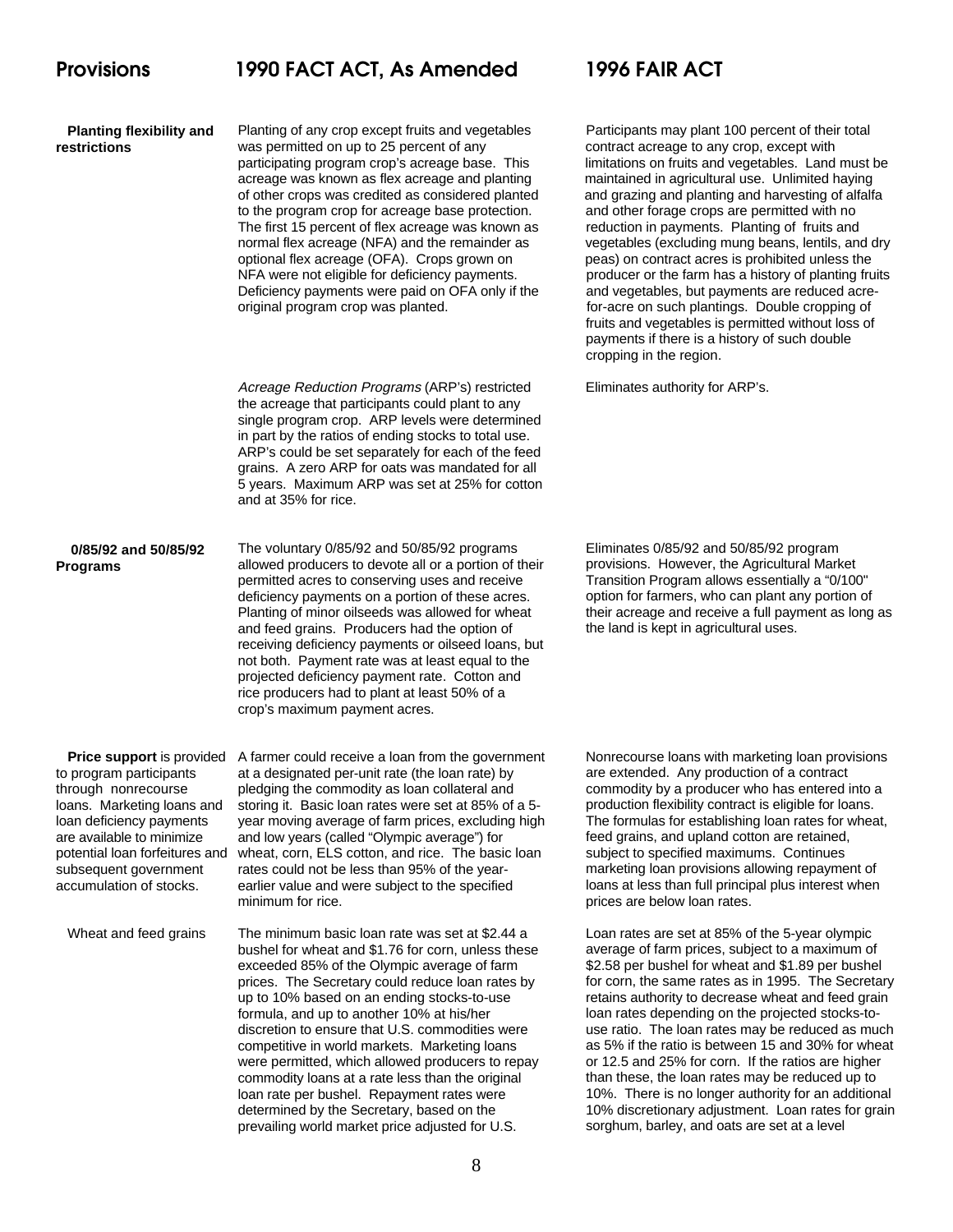quality and location (subsequently called "posted considered fair and equitable relative to the feed county price"). value of corn. Rye is no longer eligible for price

Cotton The basic loan rate for upland cotton was set at The loan rate for upland cotton is set at the lesser the lesser of 85% of the 5-year Olympic average of of 85% of the 5-year Olympic average of spot spot market prices, or 90% of the Northern market prices, or 90% of the Northern Europe-Europe-based average price, subject to a based average price, subject to a maximum of minimum loan rate of 50 cents per pound. \$0.5192 per pound and a minimum of \$0.50 per Marketing loans continued to be mandatory, which pound. The loan rate for extra long staple (ELS) allowed producers to repay loans at a rate less cotton is set at 85% of the 5-year Olympic average than the original loan rate per bushel. Repayment of farm prices, subject to a maximum of \$0.7965 rates were determined by the Secretary, based on per pound. Certain reforms are made to the the prevailing world market price for upland cotton, cotton loan program, including elimination of the 8adjusted for U.S. quality and location. month cotton loan extension. Marketing loan

 Upland cotton user Required that marketing certificates be issued to Maintains provisions for various adjustment marketing certificates domestic users and exporters when the Friday mechanisms and import quotas. Total (Step 2) through Thursday (F-Th) average of the lowest expenditures for Step 2 payments cannot exceed price U.S. growth as quoted in Northern Europe \$701 million over the period FY 1996-2002. exceeded the F-Th average of the five cheapest Northern Europe prices by more than 1.25 cents per pound, for 4 consecutive weeks, and the prevailing world market price did not exceed 130 percent of the upland cotton loan rate.

> average of farm prices, subject to a minimum of provisions are continued. \$6.50 per cwt. Mandatory marketing loans continued, which allowed producers to repay loans at a rate less than the original loan rate per bushel. Repayment rates were determined by the Secretary, based on the prevailing world market price.

Oilseeds and soybeans The minimum loan rate for soybeans was set at The soybean loan rate is set at not less than 85% \$5.02 per bushel for the 1991-95 marketing year, of the 5-year Olympic average of farm prices, but minor oilseeds, including sunflowerseed, canola,  $$5.26$  per bushel. The loan rates for sunflower<br>rapeseed, safflower, flaxseed, mustard seed, and seed, canola, rapeseed, safflower, mustard seed, rapeseed, safflower, flaxseed, mustard seed, and 8.9 cents per pound for the 1991-95 marketing subject to a minimum of \$0.087 and maximum of years. Under the Omnibus Budget Reconciliation \$0.093 per pound. Act of 1990, oilseed loans required a 2% origination fee, which reduced the effective loan rate to \$4.92 per bushel. The fee was discontinued later and the loan rate was set at \$4.92.

> A mandatory marketing loan program was Marketing loan provisions are continued. established to allow producers to repay soybean and oilseed loans at a rate less than the original loan rate per bushel. The lower repayment rates could have been either the prevailing world market price for oilseeds (adjusted for U.S. quality and location) or a rate determined by the Secretary to minimize loan forfeitures and government stock accumulation.

 **Loan deficiency payments**

payments (based on the difference between the commodities except ELS cotton.

support.

provisions are continued for upland cotton.

Rice The loan rate was set at the 5-year Olympic The rice loan rate is \$6.50 per cwt. Marketing loan

and a new price support program instituted for no lower than \$4.92 per bushel and no higher than others as determined by the Secretary. The and flaxseed cannot be less than 85 percent of the minimum loan rate for minor oilseeds was set at Olympic average of farm prices for sunflower seed,

To cut administrative costs, loan deficiency Loan deficiency payments are available for all loan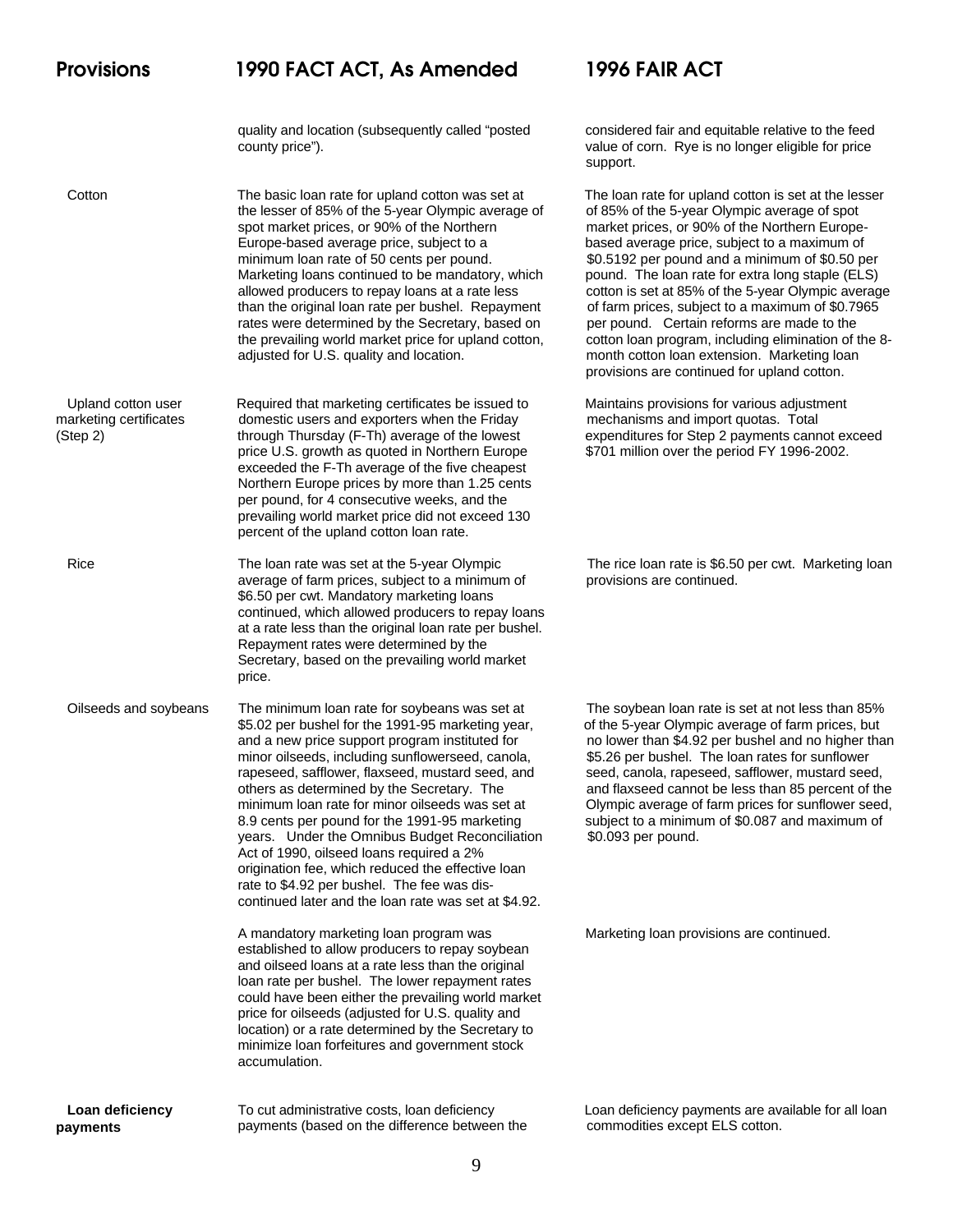loan rate and loan repayment rate) could be available to producers who agreed not to place their crop under a loan.

### **GENERAL PROVISIONS**

 **Conservation compliance** To remain eligible for specified program benefits, Participants must continue to maintain farmers cropping highly erodible land were conservation plans including compliance with required to implement an approved conservation highly erodible land conservation provisions and plan by 1995 (highly erodible land conservation wetland conservation provisions (swampbuster) to provisions), and they had to be in compliance with receive contract payments. wetland conservation provisions (swampbuster).

 **Payment limitations** diversion payments; \$75,000 for marketing loan payments on production flexibility contracts. gains, loan deficiency, and Findley payments; and Maintains limits at \$75,000 on marketing loan gains and versi<br>an overall limit of \$250,000. The 3-entity rule was and loan deficiency payments for one or more retained, whereby an individual could receive crops of contract commodities or oilseeds. Under payments for 3 separate operating units so long as the 3-entity rule, individual farmers can receive up his/her stakes in the second and third entities did to \$80,000 per year in total contract payments on 3 not exceed 50% of each such entity. An individual separate farming operations, down from \$100,000. could receive up to \$100,000 in deficiency Sub-limits are \$40,000 on the first operation and payments under the 3-entity rule. Conservation \$20,000 each on 2 additional entities. Limits on Reserve Program, wool and mohair, and honey marketing loan gains continue at \$75,000 on the program payments had separate limits. first farm and \$37,500 each on 2 additional entities.

 **Farmer-Owned Reserve (FOR)** allowed producers holding regular CCC 9 month loans for wheat or feed grains to extend their loans beyond the regular term and receive additional storage payments.

The Secretary had authority to allow entry into Suspends authority for Farmer-Owned Reserve FOR only if (1) the projected wheat ending through the 2002 crop year. stocks/use ratio exceeded 37.5%, or corn's exceeded 22.5%; or (2) the market price for wheat or corn was less than 120% of the loan rate. If both conditions were met, the Secretary was required to permit entry into the FOR. Storage subsidies were to stop when prices were 95% of target. Interest charges were possible if prices reached 105% of target.

Set a \$50,000-per-person limit for deficiency and Sets payment limits at \$40,000 per person for and loan deficiency payments for one or more

### **DAIRY**

 **Price support** is provided through government purchases of butter, nonfat dry milk, and cheese.

Set a \$10.10 per cwt minimum support price for milk containing 3.67% milkfat. If Commodity Credit Corporation (CCC) purchases were projected to exceed 5 billion pounds (total milk solids basis), the Secretary was required to reduce support 25-50 cents per year but not below \$10.10 per cwt; if below 3.5 billion pounds, support had to increase by 25 cents. Under the 1990 Budget Act, producer assessments were set at 5 cents per cwt in 1991 and 11.25 cents for 1992-95. Producers who did not increase milk production from a year earlier received a refund of the assessment.

The minimum support price for milk declines from \$10.35 per cwt in 1996 to \$9.90 in 1999 (\$0.15 per year) and is maintained through government purchases of butter, nonfat dry milk, and cheese. Price support is eliminated after December 31, 1999. As under previous law, the Secretary may allocate the rate of price support between the purchase prices for nonfat dry milk and butter in a manner that minimizes CCC expenditures. Budget assessment on dairy producers is immediately eliminated. Assessments collected in 1996 will be refunded to producers whose annual 1996 marketings do not exceed their marketings in 1995. Starting in 2000, a recourse loan program is implemented for butter, nonfat dry milk, and cheese at loan rates equivalent to \$9.90 per cwt for milk. The loan program is intended to assist in the management of dairy product inventories.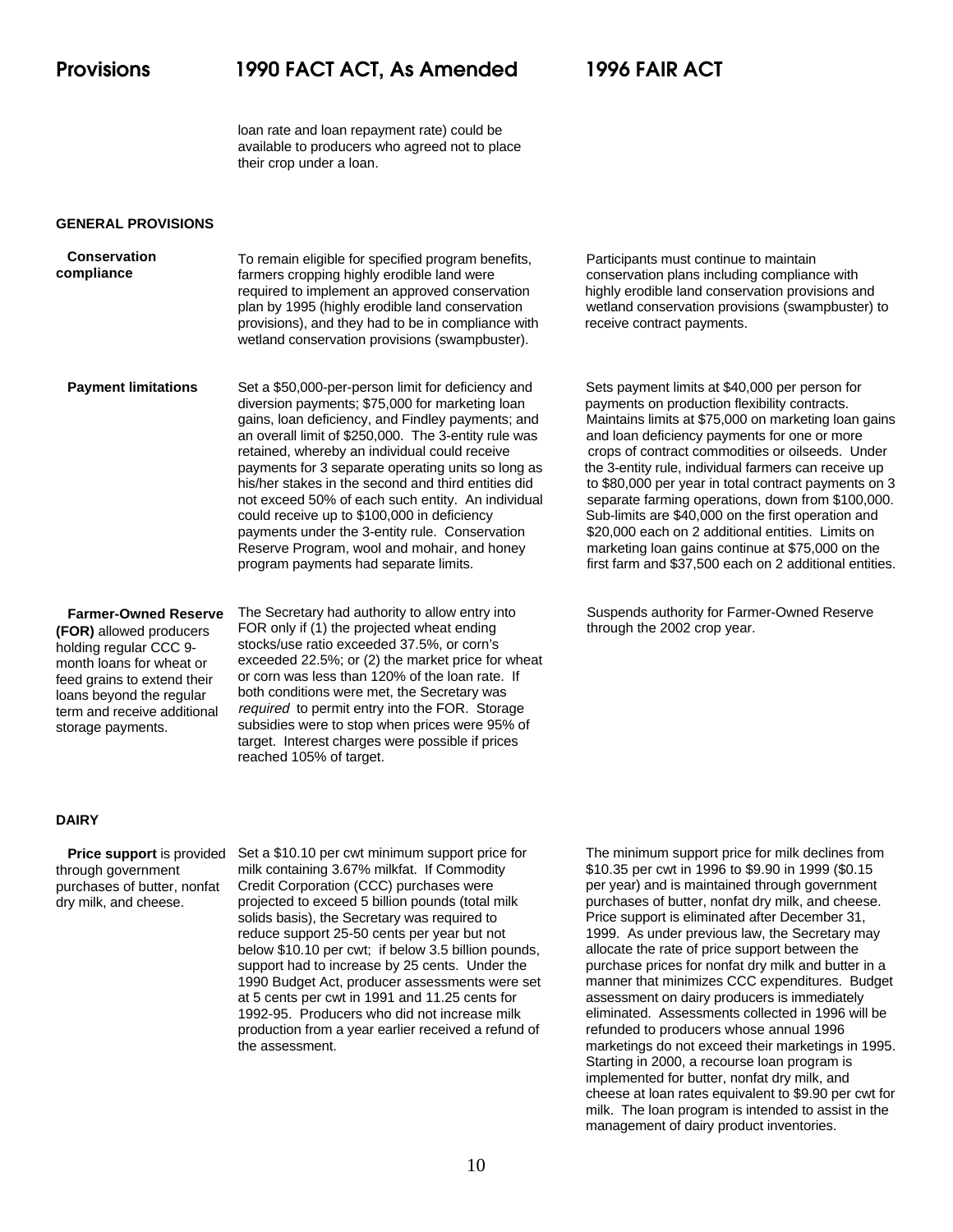### **Import quotas**

Imports remained subject to quotas under Section No change. 22 of the Agricultural Adjustment Act of 1933. Under commitments from the Uruguay Round agreement of the General Agreement on Tariffs and Trade (UR-GATT), import quotas were converted to tariff-rate quotas, which will be reduced over time.

### **Federal milk marketing orders** classify and fix minimum prices according to the products in which milk is used.

 **Dairy Export Incentive Program (DEIP)** subsidizes exports of U.S. dairy products. Under the DEIP the CCC was required to make payments, on a bid basis, to an entity that sells U.S. dairy products for

Minnesota-Wisconsin price series, which provided 10-14 orders, down from 33. Multiple basing the basis for minimum-class prices under the points for the pricing of milk are authorized. Federal milk marketing orders. The Secretary was California may maintain its own fluid milk required to consider alternative pricing formulas, standards. The Fluid Milk Promotion Program is including a series based on prices paid by milk extended through 2002. processors for Grade A milk, and for manufacturing grade milk that is used to The Secretary may, upon the finding of a manufacture dairy products. The Fluid Milk compelling public interest in the area, grant the Promotion Program was authorized and New England region the authority to enter into a

Required hearings to consider replacing the Federal milk marketing orders are consolidated into

subsequently enacted to promote domestic milk dairy compact. The compact would terminate with consumption. the implementation of Federal order reforms.

Reauthorized DEIP. **DEIP** is extended to 2002. The Secretary must authorize subsidies sufficient to export the maximum volume of dairy products allowable under the UR-GATT (net of exports under the dairy sales program), subject to UR-GATT funding limits. DEIP is to be used for market development purposes.

### **PEANUTS**

export.

| <b>Price support</b> | The price support for "quota" peanuts (primarily<br>sold for domestic eligible use) was based on the<br>previous year's loan rate, adjusted upward no<br>more than 5% for higher production costs. The<br>considerably lower rate for "additional" peanuts<br>(mostly sold for export) was established by the<br>Secretary. An assessment fee of 1% of the loan<br>rate was established. | The peanut program is revised to make it a "no net<br>cost program." The quota support rate is frozen at<br>\$610 per ton, reduced from \$678 in 1995. Loans<br>for "additional" peanuts remain available. The<br>marketing assessment is 1.15% of the loan rate for<br>the 1996 crop and 1.2% for the 1997-2002 crops,<br>shared by growers and purchasers. |
|----------------------|------------------------------------------------------------------------------------------------------------------------------------------------------------------------------------------------------------------------------------------------------------------------------------------------------------------------------------------------------------------------------------------|--------------------------------------------------------------------------------------------------------------------------------------------------------------------------------------------------------------------------------------------------------------------------------------------------------------------------------------------------------------|
| Quota                | Each year's national peanut poundage quota was<br>set equal to estimated domestic use of peanuts for<br>food products and seed, subject to a minimum of<br>1.35 million short tons. The quota appropriated to<br>each state was equal to the percent allocated for<br>1990. Quota could be sold, leased, and trans-<br>ferred only within a county in major producing<br>states.         | The minimum national quota and provisions for<br>carryover of under-marketings are eliminated.<br>Quota is redefined to exclude seed. Government<br>entities and out-of-state nonfarmers cannot hold<br>quotas. Sale, lease, and transfer of quota is now<br>permitted across county lines within a state up to<br>specified amounts of quota annually.      |
| <b>SUGAR</b>         |                                                                                                                                                                                                                                                                                                                                                                                          |                                                                                                                                                                                                                                                                                                                                                              |
| <b>Price support</b> | To support sugarcane and sugar beet prices, a<br>nonrecourse loan program continued to support                                                                                                                                                                                                                                                                                           | No-net-cost provisions and the associated tariff-<br>rate quota for imports are retained. USDA must                                                                                                                                                                                                                                                          |

prices of processed cane and beet sugar. The use all authorities to avoid the costs associated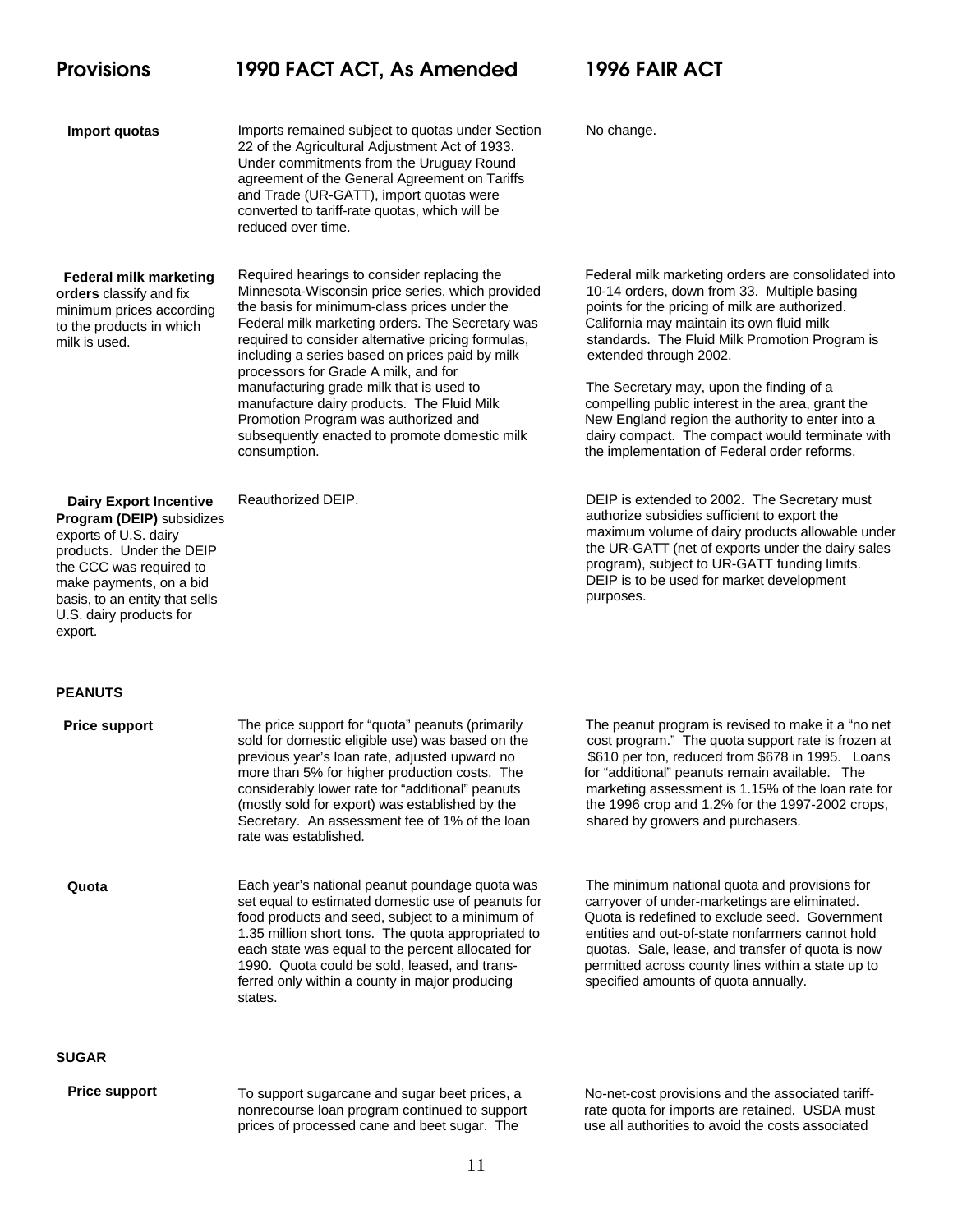|                                                                                                                        | loan rates remained the same as under 1985 and<br>1990 farm legislation at 18 cents per pound for<br>raw cane sugar, with refined beet sugar rates set<br>annually relative to the raw cane sugar rate. The<br>no-net-cost provisions continued, relying<br>principally on import quotas. Assessments of 1%<br>of the loan rate (1.07% for sugar beets) were<br>placed on the amount starting in fiscal 1992, and<br>raised by 10% beginning with fiscal 1995. | with forfeitures of sugar by price support loan<br>recipients. The raw cane sugar loan rate continues<br>to be fixed at 18 cents per pound. The refined beet<br>sugar loan rate is also frozen at the 1995 level of<br>22.9 cents per pound (instead of varying each<br>year). Loans are recourse when the level of the<br>TRQ is at or below 1.5 million short tons (raw<br>value); if the quota is raised above that level, loans<br>become nonrecourse. Cane processors must pay<br>a penalty of \$0.01 on each pound of sugar<br>forfeited to the government; beet processors pay a<br>penalty of \$0.0107 per pound. The marketing<br>assessments paid on all processed sugar increase<br>from 1.1 to 1.375% of the raw sugar loan rate for<br>sugarcane processors, and from 1.1794 to<br>1.47425% of the raw sugar loan rate for beet sugar<br>refiners. |
|------------------------------------------------------------------------------------------------------------------------|----------------------------------------------------------------------------------------------------------------------------------------------------------------------------------------------------------------------------------------------------------------------------------------------------------------------------------------------------------------------------------------------------------------------------------------------------------------|-----------------------------------------------------------------------------------------------------------------------------------------------------------------------------------------------------------------------------------------------------------------------------------------------------------------------------------------------------------------------------------------------------------------------------------------------------------------------------------------------------------------------------------------------------------------------------------------------------------------------------------------------------------------------------------------------------------------------------------------------------------------------------------------------------------------------------------------------------------------|
| <b>Marketing allotments</b>                                                                                            | Mandatory marketing allotments (supply control)<br>for domestically produced sugar were triggered if<br>USDA projected import requirements below 1.25<br>million short tons in a fiscal year. A 200,000-ton<br>sugar-equivalent limit on marketings was set for<br>crystalline fructose whenever marketing allotments<br>were in effect for sugar.                                                                                                             | Eliminates authority for domestic sugar and<br>crystalline fructose marketing allotments.                                                                                                                                                                                                                                                                                                                                                                                                                                                                                                                                                                                                                                                                                                                                                                       |
| Tariff-rate quota (TRQ)<br>is part of the Harmonized<br>Tariff Schedule of the U.S.,<br>as amended in the UR-<br>GATT. | A TRQ limited imports and helped maintain U.S.<br>prices at levels to prevent forfeiture of CCC loans.<br>Under the UR-GATT, the TRQ cannot be less<br>than 1.23 million short tons for raw cane sugar<br>and not less than 24,250 short tons for refined<br>sugar. The tariff on imports above the TRQ is<br>17.17 cents a pound for raw cane sugar in 1996,<br>and is scheduled to decline to 15.36 cents in the<br>year 2000.                               | No change.                                                                                                                                                                                                                                                                                                                                                                                                                                                                                                                                                                                                                                                                                                                                                                                                                                                      |
| <b>HONEY</b>                                                                                                           | The loan rate was set at 53.8 cents per pound.<br>The Secretary could implement a marketing loan.<br>Loan deficiency payments were available.                                                                                                                                                                                                                                                                                                                  | Eliminates authority for the honey program.                                                                                                                                                                                                                                                                                                                                                                                                                                                                                                                                                                                                                                                                                                                                                                                                                     |
| <b>MISCELLANEOUS</b>                                                                                                   |                                                                                                                                                                                                                                                                                                                                                                                                                                                                |                                                                                                                                                                                                                                                                                                                                                                                                                                                                                                                                                                                                                                                                                                                                                                                                                                                                 |
| <b>CCC</b> interest rate                                                                                               | The interest rate on Commodity Credit Corporation<br>loans reflected the cost to the CCC to borrow from<br>the U.S. Treasury (1-year Treasury Bills).                                                                                                                                                                                                                                                                                                          | The interest rate on CCC loans is increased by 1<br>percentage point over the rate that the CCC is<br>charged for borrowing.                                                                                                                                                                                                                                                                                                                                                                                                                                                                                                                                                                                                                                                                                                                                    |
| <b>Permanent law</b>                                                                                                   | Maintained permanent law and temporarily<br>suspended provisions of the Agricultural<br>Adjustment Act of 1938 and the Agricultural Act of<br>1949.                                                                                                                                                                                                                                                                                                            | Permanent law is maintained, but temporarily<br>suspended. Some unused and outdated<br>provisions are repealed.                                                                                                                                                                                                                                                                                                                                                                                                                                                                                                                                                                                                                                                                                                                                                 |
| <b>Commission on 21st</b><br><b>Century Production</b><br><b>Agriculture</b>                                           | No provisions.                                                                                                                                                                                                                                                                                                                                                                                                                                                 | Establishes a Commission to conduct a<br>comprehensive review of changes to production<br>agriculture in the U.S. under the 1996 FAIR Act.<br>The Commission will also study the future of                                                                                                                                                                                                                                                                                                                                                                                                                                                                                                                                                                                                                                                                      |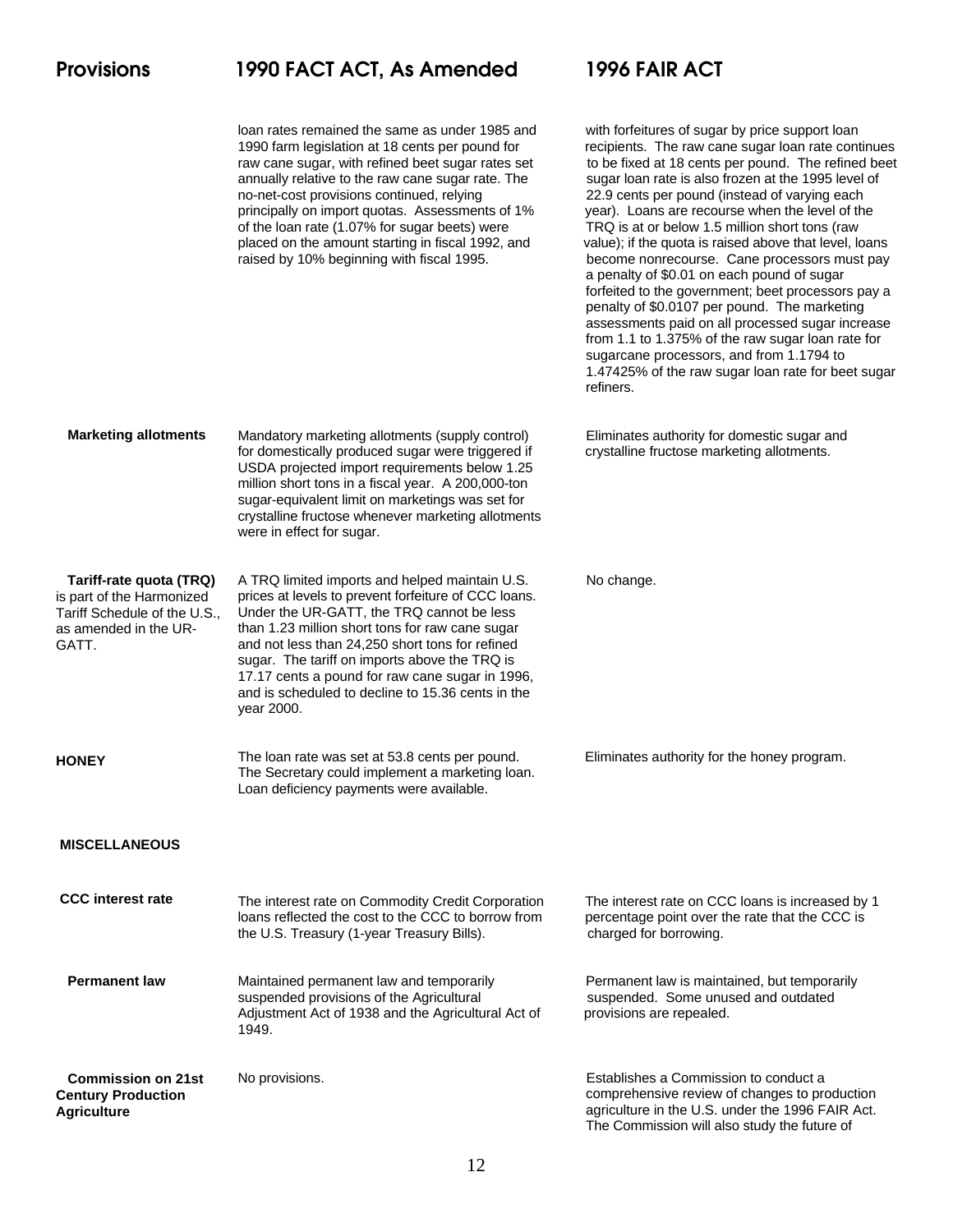production agriculture in the U.S. and the appropriate role of the Federal government in it.

 **Pilot programs for futures and options** 1993, 1994, and 1995 wheat and corn crops. options contracts can provide producers with Contracts were offered to eligible producers in reasonable protection from the financial risks of

 **Crop insurance** is

available for a wide variety of crops, but not always in each locality where a crop is grown. The premiums are federally subsidized.

supplemented the crop insurance program with a 1996 fall-planted crops at the option of the farmers for a processing fee of \$50 per crop. To required to be eligible for farm program benefits if be eligible for commodity program benefits, for producers waive all emergency crop loss certain Farm Service Agency loan programs, or for assistance. renegotiated CRP contracts, a farmer had to have at least CAT coverage on crops of economic Beginning with the 1997 crop year, dual delivery of significance. CAT coverage can be purchased crop insurance by the Farm Service Agency and through private insurance companies or Farm private insurance agents is eliminated in states (or Service Agency offices. Farmers may purchase portions of states) that have adequate access to additional insurance coverage, providing higher private crop insurance providers. yield and/or price protection, for a fee and subsidized premium. Additional coverage is available only through private companies. A Noninsured Assistance Program, which requires both an area and an individual trigger for payments to be made, is in place for noninsurable crops. Reform has been in effect for 1995 crops.

 **Revenue Insurance Pilot Program**

The Federal Crop Insurance Reform Act of 1994 Requires a revenue insurance pilot program for mandated a pilot cost of production risk protection crop years 1997-2000 under which a producer of plan that would indemnify the producer if his or her feed grains, wheat, soybeans, or other such crop gross income is less than a predetermined may elect to receive insurance against loss of amount. The Federal Crop Insurance **revenue**. Corporation's (FCIC) response is an income protection pilot program offered for selected spring-planted crops in 1996 in selected areas. A private company has introduced a crop revenue coverage policy in spring 1996, which also provides revenue insurance protection.

Mandated an Options Pilot Program to help The Secretary is authorized to conduct research producers purchase put option contracts for their through pilot programs to determine if futures and specified counties. **fluctuations** in price, yield, and income inherent in the production and marketing of agricultural commodities.

The Federal Crop Insurance Reform Act of 1994 Beginning with 1996 spring-planted crops (and new catastrophic (CAT) coverage level available to Secretary), purchase of crop insurance is no longer

### **TITLE II-- AGRICULTURAL TRADE**

The U.S. Government provides overseas food aid primarily through the **P.L. 480 Program**, also known as "Food for Peace," which includes concessional sales through Title I, and donations and grants through Titles II and III.

The FACT Act gave the Secretary of Agriculture Extends the authority to enter into new P.L. 480 sole responsibility for Title I credit sales and gave agreements through 2002. Authorizes Title I the U.S. Agency for International Development agreements with private entities in addition to authority to execute Titles II and III programs. Title foreign governments. Modifies the repayment I loans were shortened from 40 to 30 years and terms for Title I credit, including the elimination of the grace period for repayment from 10 to 7 years. the minimum repayment period of 10 years and development. The role of the private sector was for eligible organizations under Title II from \$13.5 emphasized through the establishment of a Food million to \$28.0 million; adds intergovernmental

Priorities for allocations of Title I assistance were reduction of the maximum grace period from 7 to 5 revised to promote broad-based development and years. Increases the maximum level of funding that<br>to promote food security and agricultural can be provided as overseas administrative support can be provided as overseas administrative support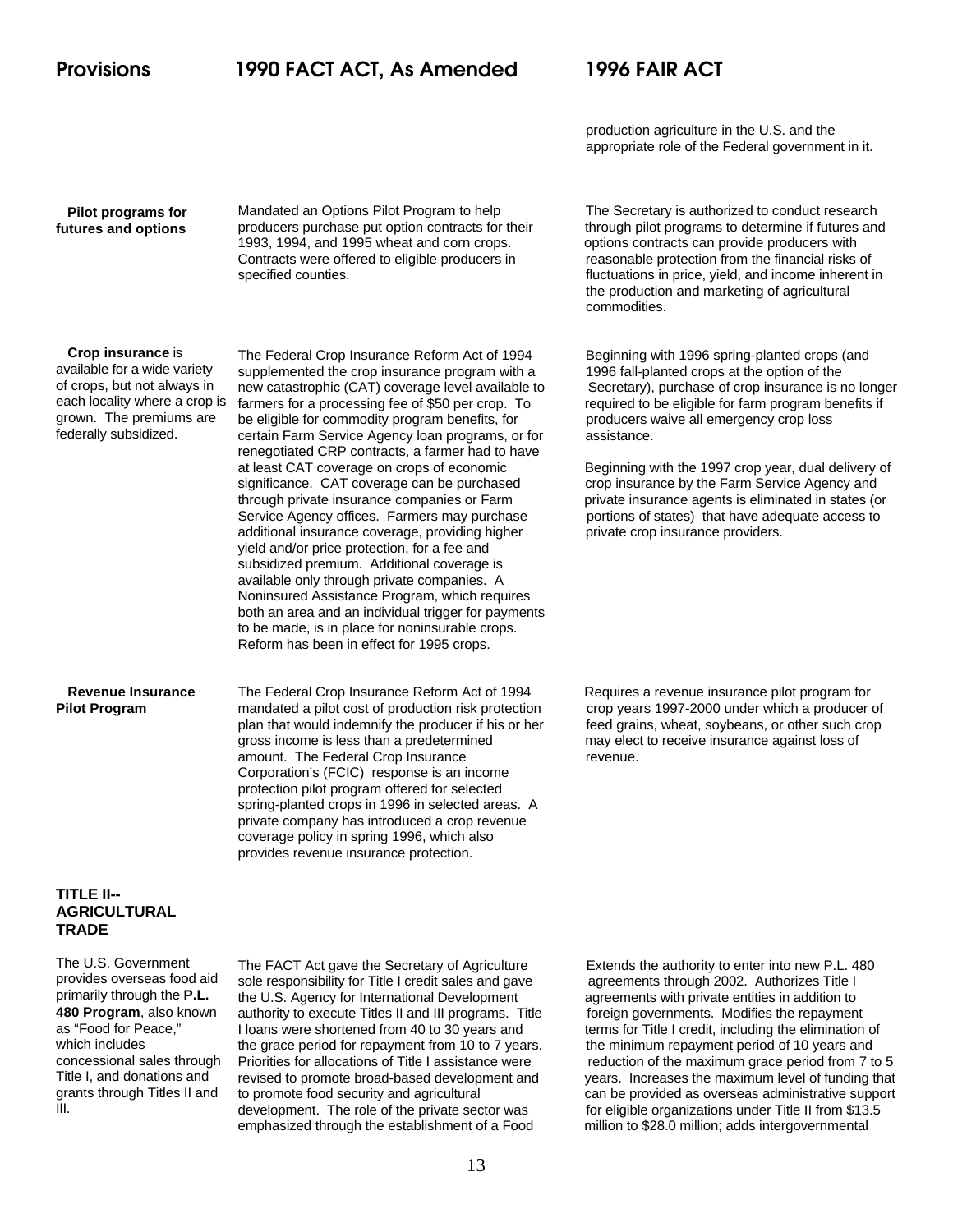assistance under Title II were increased annually the list of organizations eligible to receive these to 2,025,000 metric tons for overall Title II food funds; and extends the authority for the Food Aid<br>donations and 1.550.000 metric tons for Consultative Group through the year 2002. nonemergency food assistance in 1995. The Title Increases the minimum amount of commodities III program retained its name, "Food for that are to be sold for local currencies under the Development," but was completely revised to nonemergency programs under Title II from 10 to provide an all-grant program for least-developed 15%. Extends the minimum levels of assistance countries based on explicit poverty and under Title II through 2002 at the 1995 levels. malnutrition standards. Amends P.L. 480 Title IV (Administrative

 **Food for Progress** was originally authorized under Section 416b of the Agricultural Act of 1949.

through 1995 in the 1985 farm bill to provide **authority** to provide assistance in the commodities to the governments of developing administration, sale, and monitoring of food countries and emerging democracies or to private assistance programs to strengthen private sector voluntary organizations to introduce elements of agriculture in recipient countries through 2002. free enterprise into the countries' agricultural Includes intergovernmental organizations in FFP economies through changes in commodity pricing, programming. Expands the authority to make<br>marketing, input availability, and private sector sales on credit terms under the Act to all eligible involvement. Commodities provided under the countries in addition to the newly independent program may be funded through P.L. 480 or states of the former Soviet Union. under Section 416(b).

### **Food Security Commodity Reserve**

provides for a reserve to meet emergency humanitarian food needs in developing countries**.**

The Food Security Wheat Reserve authorized by Amends the Agricultural Act of 1980 to establish a the Agricultural Act of 1980 is a reserve of up to 4 Food Security Commodity Reserve. Commodities<br>
million metric tons of wheat to meet extraordinary authorized for the 4-million-ton reserve are million metric tons of wheat to meet extraordinary needs in developing countries. The President had expanded to include corn, grain sorghum, and rice authority to tap the Reserve when domestic wheat in addition to wheat. Raises the existing 300,000supplies were so limited that wheat cannot be ton release authority for urgent humanitarian relief<br>made available for programming under P.L. 480 in disasters to 500.000 tons in the case of made available for programming under P.L. 480 and in the case of urgent humanitarian need. unanticipated need and allows for the release of an Withdrawn stocks had to be replenished within 18 additional 500,000 metric tons of eligible months of release to the extent that undesignated commodities that could have been released but CCC inventories were available or funds were were not released in previous years. To replenish

Aid Consultative Group. The minimum levels of organizations such as the World Food Program to Consultative Group through the year 2002. Provisions) to broaden the range of commodities available for programming under the P.L. 480 program, provide greater programming flexibility, and improve the operational and administrative aspects of the program. Allows up to 15% of the funds available for any title of P.L. 480 to be used to carry out any other P.L. 480 title. Up to 50% of Title III funds may be used for Title II.

Food for Progress Program (FFP) was authorized Extends the authority for FFP agreements and sales on credit terms under the Act to all eligible

specifically appropriated. The Reserve, commodities may be acquired from eligible CCC stocks, purchased from producers, or purchased on the market. Authorizes the reimbursement of the CCC for the release of eligible commodities from the Reserve from funds appropriated in subsequent fiscal years.

 Under the **Export Credit Guarantee Programs**,

USDA facilitates commercial sales of U.S. agricultural products. The Export Credit Guarantee Program (GSM-102) covers private credit extended for up to 3 years. The Intermediate Export Credit Guarantee

through 1995. CCC was prohibited from offering Lists criteria to be used by the Secretary in credit guarantees for loans to countries that the deciding whether a country is creditworthy for Secretary determined could not adequately service GSM-103 intermediate-term credit guarantees. guarantees could not cover financing for the GSM-103 at \$5.5 billion through 2002, but allows foreign content of an exported product under the flexibility in how much is made available for each

Credit guarantee programs were authorized Authorizes short-term supplier credit guarantees. the debt associated with the sale. Credit Mandates annual program levels for GSM-102 and programs. program. Allows credit guarantees for high-value products with at least 90% U.S. content (by weight). Minimum amounts of credit guarantees will be required to be available for processed and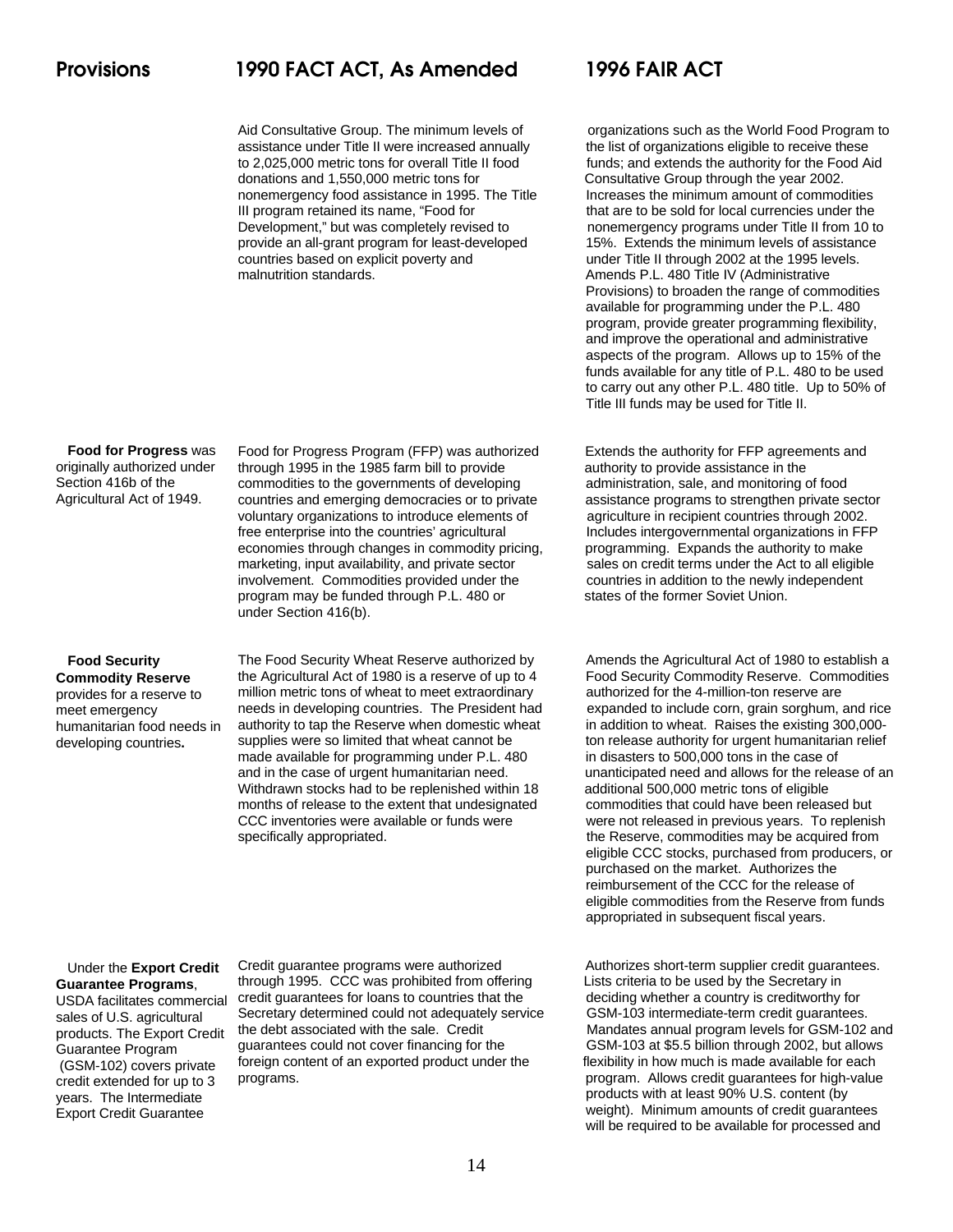**Emerging Markets**

**Program**

Program (GSM-103) covers high-value products: 25% in 1996 and 1997; 30% private credit extended for in 1998 and 1999; and 35% thereafter. Minimum more than 3 to 7 years. The state of the state of the state of the state are not applicable if they cause a reduction in total commodity sales under the programs.

> Authorized through 2002 and retargeted to "emerging markets" which offer growth potential for U.S. agricultural exports. Requires that CCC make available not less than \$1 billion of direct credit or credit guarantees to emerging markets during fiscal 1996-2002. Authorizes up to \$10 million annually

Authorized \$1 billion in credits or credit guarantees to be made available to emerging democracies annually for fiscal 1991-95. Funds could be used to establish or provide facilities, services, or U.S. products to improve handling, marketing, processing, storage, or distribution of imported agricultural products. Up to \$10 million annually was authorized for technical assistance for fiscal 1990-95.

Renamed the Targeted Export Assistance Program the Market Promotion Program (MPP). Authorized funding at \$200 million annually. Gave priority for MPP funding to organizations that could

 The **Market Access Program** is designed to develop, maintain, and expand markets for agricultural products.

 The **Export Enhancement Program (EEP)** is used to help U.S. exporters compete against subsidized prices in specific export markets.

demonstrate they had been harmed by another country's unfair trade practices. The 1993 Omnibus Budget Reconciliation Act reauthorized the MPP through 1997 and reduced MPP funding to \$110 million annually. Required that priority be given to small firms for branded promotions. The EEP, set up primarily to counter unfair trade

practices, was reauthorized through 1995. Established a minimum funding level of \$500 million annually for the EEP. The 1994 Uruguay Round Agreements Act extended the authorization for the EEP through 2001, required that the program be operated consistent with U.S. export subsidy volume and value commitments under the Uruguay Round, and widened the program's focus to market development.

The **Cottonseed and**

The Secretary was authorized to use \$50 million annually to encourage additional sales of cottonseed and sunflowerseed exports. Funds for this program were made available under Section 32 of the Agricultural Adjustment Act of 1935.

**Sunflowerseed Oil Assistance Programs (COAP and SOAP)** are used to facilitate export sales in specified world markets.

is provided under Section 411 of the Agricultural Trade Act of 1978, which requires the Secretary to make specified payments to producers when exports to a country are restricted for reasons of national security or foreign policy. Section

### **Embargo compensation** No new provisions.

for technical assistance. Changes the name of the MPP to Market Access

Program (MAP). Authorizes funding for the program at \$90 million annually for fiscal 1996- 2002. Participating organizations include nonprofit agricultural trade organizations, regional trade groups, and private companies.

EEP expenditures are capped at \$350 million in fiscal 1996, \$250 million in 1997, \$500 million in 1998, \$550 in 1999, \$579 million in 2000, and \$478 million for 2001 and 2002. The 1996-99 values total about \$1.6 billion less than UR-GATT commitments. Allows the Secretary to make available up to \$100 million annually for the sale of intermediate-value products to attain the volume of intermediate agricultural products exported by the U.S. during the Uruguay Round base period years of 1986 through 1990.

COAP and SOAP are not reauthorized.

If a future export embargo is imposed on any country for national security or foreign policy reasons, and, if no other country with an agricultural economic interest joins the U.S. sanctions within 90 days of the imposition of the embargo, USDA must compensate producers of the affected commodity or commodities by either making payments to producers, by making available funds for export promotion, or by providing commodities to developing countries. Payments to producers will be based on the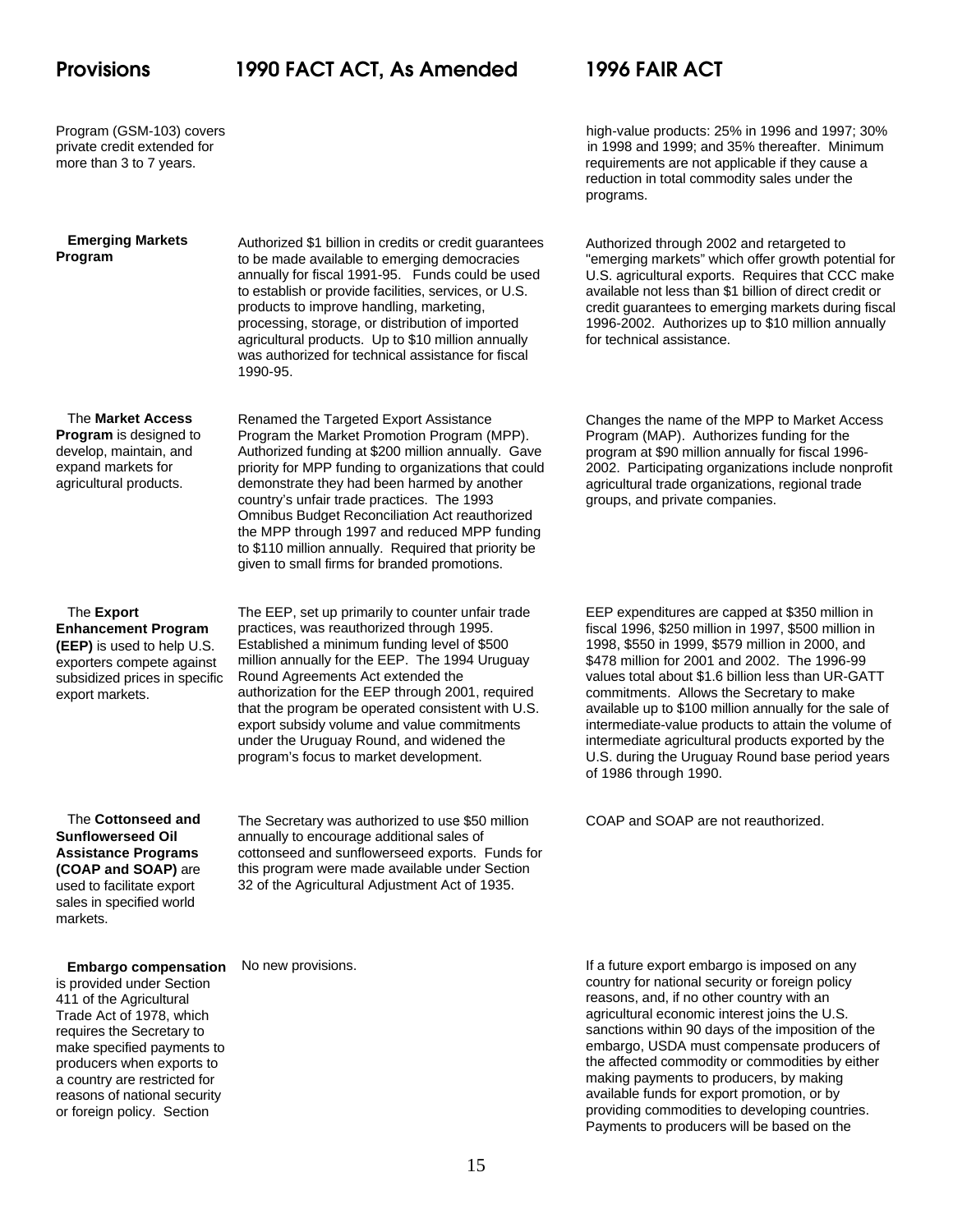### **Agricultural export promotion strategy**

agricultural trade strategy report for initial export goals for USDA. The Secretary is required submission to Congress prior to October 1, 1991, to identify markets with the greatest potential for with annual updates. **Export increases with the assistance of Federal** 

412 requires the Secretary<br>
412 requires the Secretary Secretary's estimate of the loss suffered by<br>
412 requires the loss suffered by<br>
producers due to a decrease in commodity producers due to a decrease in commodity prices plan to assess the impact of resulting from the embargo. The amount of funds the embargo and the provided for export promotion or for food implementation of producer assistance to developing countries would be equal payments under Section to 90% of the average annual value of U.S. exports 411. to the embargoed country for the most recent 3 years prior to the embargo.

> The Secretary was required to prepare a long-term Authorizes a new trade strategy that establishes export programs, and supporting offices that provide assistance to exporters in the priority markets.

### **TITLE III-CONSERVATION**

### **Highly erodible land conservation** provisions protect highly erodible land by denying program benefits to producers not using conservation practices**.**

Updated conservation compliance provisions. The Conservation compliance provisions are retained. list of program benefits lost for sodbuster violations Under conservation compliance provisions,<br>was expanded. Graduated sanctions of \$500-<br>producers are allowed to modify conservation was expanded. Graduated sanctions of \$500-<br>\$5,000 were possible for inadvertent violations of a practices in their plan if they can demonstrate that \$5,000 were possible for inadvertent violations of a compliance plan or planting without a plan if no the modifications will provide greater erosion more than one violation occurred in the last 5 control. Producers are encouraged to obtain and years. Failure to comply meant the loss of maintain records of residue management to be

eligibility for program benefits. used when appropriate in determining the level of annual erosion. Allows county committees to provide appropriate relief in legitimate cases where application of a conservation system would, after consideration of variances and exceptions, as allowed by law, impose an undue economic hardship on the producer. Requires public notice of future changes in technical standards and guidelines.

 **Swampbuster** provisions promote wetland conservation.

violations was expanded. Violations occurred is designated the lead agency in wetlands when a wetland was drained. On-site reviews delineation and regulation on grazing lands.

### **Environmental Conservation Acreage Reserve Program**

**(ECARP)** enables the Secretary to operate the various conservation programs in a consistent manner to provide longterm protection of environmentally sensitive land. Contracts and easements are used to assist owners and operators

The Agricultural Resources Conservation Program ECARP continues the CRP and WRP and creates (ARC) was formed, which contained ECARP, a the Environmental Quality Incentives Program<br>new Water Quality Incentives Program (WQIP), (EQIP). EQIP will provide technical, education new Water Quality Incentives Program (WQIP), (EQIP). EQIP will provide technical, educational, and a new Environmental Easement Program. and cost-share assistance programs aimed at

than 40 million acres or more than 45 million acres Plains Conservation Program, and the by 1995. Environmentally sensitive lands, shelter Environmental Easement Program. belts, windbreaks, and marginal pasture land on which trees had been planted were eligible. However, USDA did not make pasture eligible in program rulemaking.

The list of program benefits lost for swampbuster USDA's Natural Resources Conservation Service were required before imposing penalties. Current wetland delineations remain valid unless a producer requests a review.

and cost-share assistance programs aimed at ECARP included CRP and Wetlands Reserve problems--replacing conservation programs such Program (WRP). Enrollment was set at not less and the Water Quality Incentives Program, the Great reducing soil, water, and related natural resource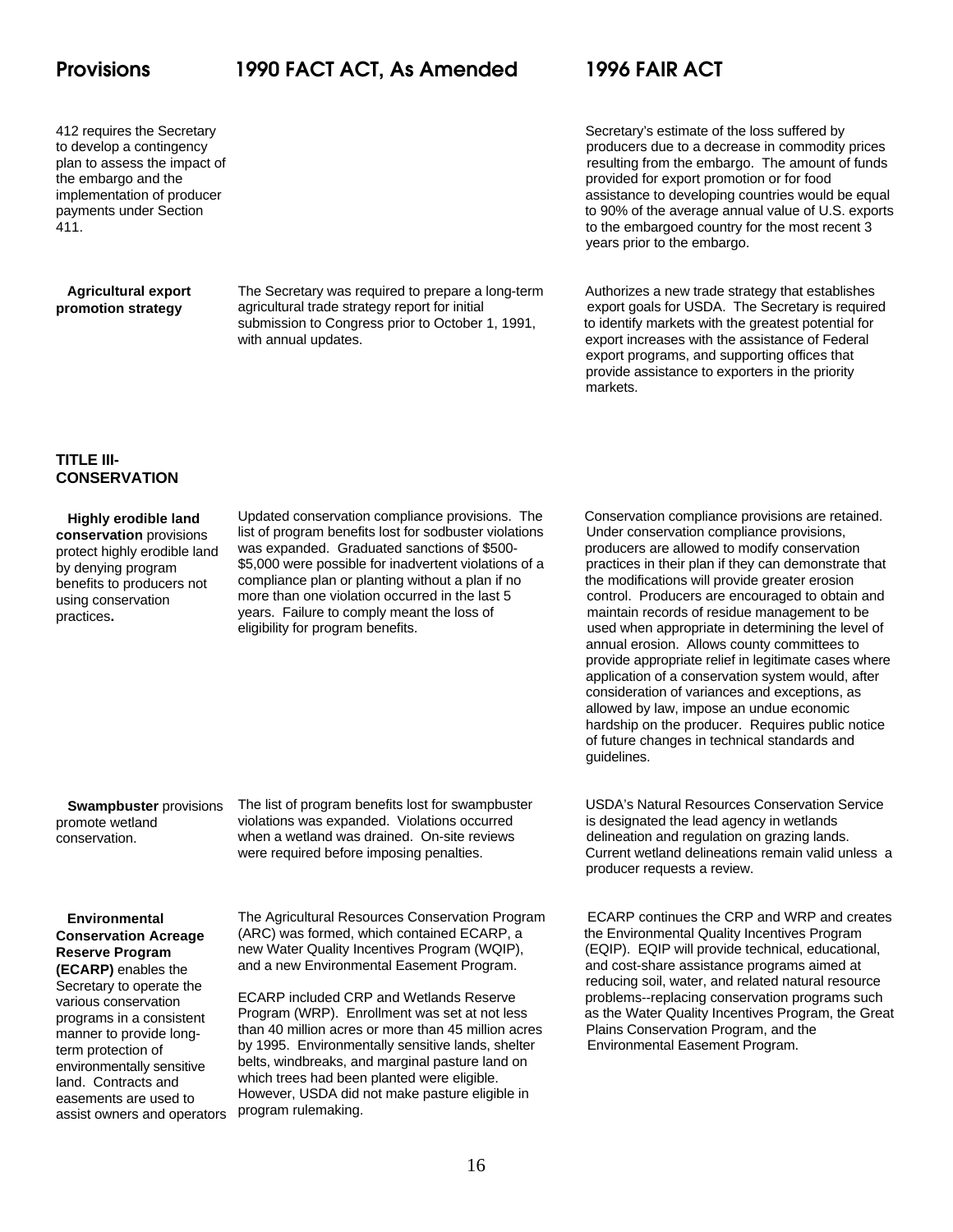of farms and ranches to conserve and enhance soil, water, and related natural resources, including grazing land, wetland, and wildlife habitat.

### **Conservation Reserve Program**

Under the voluntary CRP, producers could enroll Maximum CRP area is capped at 36.4 million up to 38 million acres under 10-15-year paid acres. Base acres in expiring contracts or in contracts. Producers submitted bids to enroll land contracts terminated prior to expiration may be and received annual rental payments for taking enrolled in production flexibility contracts and enrolled land out of crop production and receive production flexibility contract payments. maintaining specified conservation practices. The Secretary can enroll new land in CRP to

replace acreage in expired contracts or early termination. However, new acreage will have to meet higher criteria regarding environment and conservation to be accepted, and provide significant soil erosion, water quality, or wildlife benefits. With 60 days' notice, farmers can remove land from the program prior to contract expiration if it has been enrolled for 5 years. Wetlands, highly erodible land, and other environmentally sensitive areas are not eligible for early release.

| <b>Wetlands Reserve</b><br><b>Program</b> | Under the voluntary WRP, producers were able to<br>restore up to 975,000 acres of wetlands and enroll<br>the acreage into paid easements of 30 years or<br>longer. Priority was given to restoring wetlands to |
|-------------------------------------------|----------------------------------------------------------------------------------------------------------------------------------------------------------------------------------------------------------------|
|                                           | enhance wildlife habitat.                                                                                                                                                                                      |

 **Environmental Quality** Under the Water Quality Incentives Program EQIP is authorized at \$1.3 billion over 7 years to (WQIP), producers could enroll up to 10 million assist crop and livestock producers with acres. Farmers who work with USDA to develop environmental and conservation improvements on and implement plans to reduce water pollution the farm. The program is to be operated to could receive incentive payments of \$3,500 a year maximize environmental benefits per dollar and up to \$1,500 in cost sharing. Producers who expended. At least half of the funding is for improved wildlife habitat were eligible for up to environmental concerns associated with livestock<br>
\$1,500 more in cost sharing.<br>
\$1,500 more in cost sharing.

Maximum WRP area is maintained at 975,000 acres. Beginning in fiscal 1997, area will be split into three equal portions: permanent easements, 30-year easements, and restoration cost-share agreements.

production. The program awards 5- to 10-year The Environmental Easement Program ensured certain land management and structural practices long-term protection of environmentally sensitive based on a competitive application and evaluation lands through easement agreements. The process. The farmer must implement an approved program shared up to 100% of the costs to carry plan stating intended practices. Producer payment out conservation measures. limits are \$10,000 per fiscal year or \$50,000 for any cost-share or incentive payment contracts for multiyear contract. Large operators, as defined by the Secretary, will be ineligible for cost-sharing assistance to construct animal waste management facilities. However, they are eligible for technical assistance, educational assistance, and incentive payments for animal waste facilities, as well as cost sharing for other approved practices.

 **Conservation farm option contract**

**Incentives Program** 

 No provisions. Producers who are eligible to receive production flexibility payments may enter a conservation farm option contract to consolidate payments from CRP, WRP, and EQIP in exchange for implementing practices to protect soil, water, and wildlife. Production flexibility contract payments may also be included at the Secretary's discretion.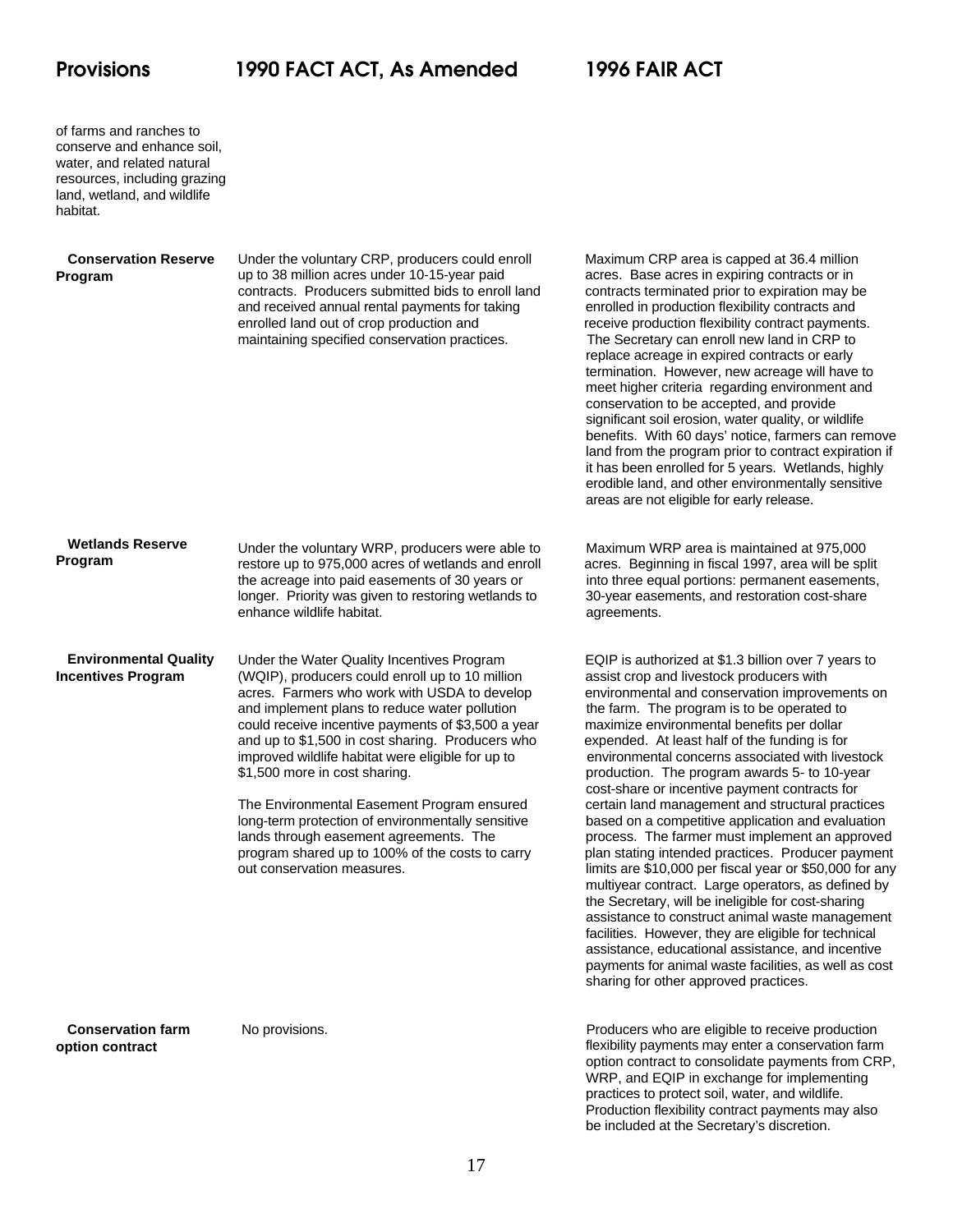### **Provisions 1990 FACT ACT, As Amended 1996 FAIR ACT Conservation priority areas Integrated Farm Management Program (IFMP) National Natural Resources Conservation Foundation (NNRCF) Grazing Lands Conservation Initiative (GLCI) Flood risk reduction Interim moratorium on by-pass-flows Everglades Agricultural Area Wildlife Habitat Incentives Program** Three priority areas were established for CRP-- The Secretary may designate watersheds or Great Lakes Region, Long Island Sound Region, regions of special environmental sensitivity as and the Chesapeake Bay Region. conservation priority areas eligible for enhanced The IFMP was designed to assist producers in Provisions not extended, but replaced by adopting resource-conserving crop rotations by production flexibility contracts and conservation protecting participants' base acreage, payment farm option contracts. yields, and program payments. The program's goal was to enroll 3 to 5 million acres over 5 years. No provisions. The NNRCF is established to conduct research, No provisions. The GLCI authorizes increased technical and No provisions. On "frequently flooded" land eligible for production No provisions. A water rights task force will be appointed to study and provisions. Provides \$200 million from the U.S. Treasury (not No provisions. assistance. undertake educational activities, support demonstration projects, and make grants to state and local governments and nonprofit organizations. Appropriations are authorized at \$1 million per year for 1997-99. educational assistance for the conservation and enhancement of private grazing lands. Annual funding is authorized at \$20-60 million. flexibility contract payments, producers can receive up to 95% of projected contract payments and other payments--subject to appropriation of funds- by complying with certain conservation requirements. A producer must agree to terminate any contract acreage, forego commodity loans, not apply for crop insurance, comply with conservation requirements, and not apply for any conservation program payment or disaster program benefits. Flood risk reduction provisions are separate from the conservation farm option. the issue of by-pass-flows and related water rights issues on national forest land. In the interim, there will be an 18-month moratorium on issuance of Forest Service permits for by-pass-flows. CCC funds) to the Secretary of Interior to conduct restoration activities, which may include land acquisition, in the Everglades ecosystem. An additional \$100 million worth of Federal land in Florida may be sold or swapped for land in the Everglades. A Wildlife Habitat Incentives Program will promote the voluntary implementation of various on-farm

management practices to improve wildlife habitat. Cost-sharing will be available with funding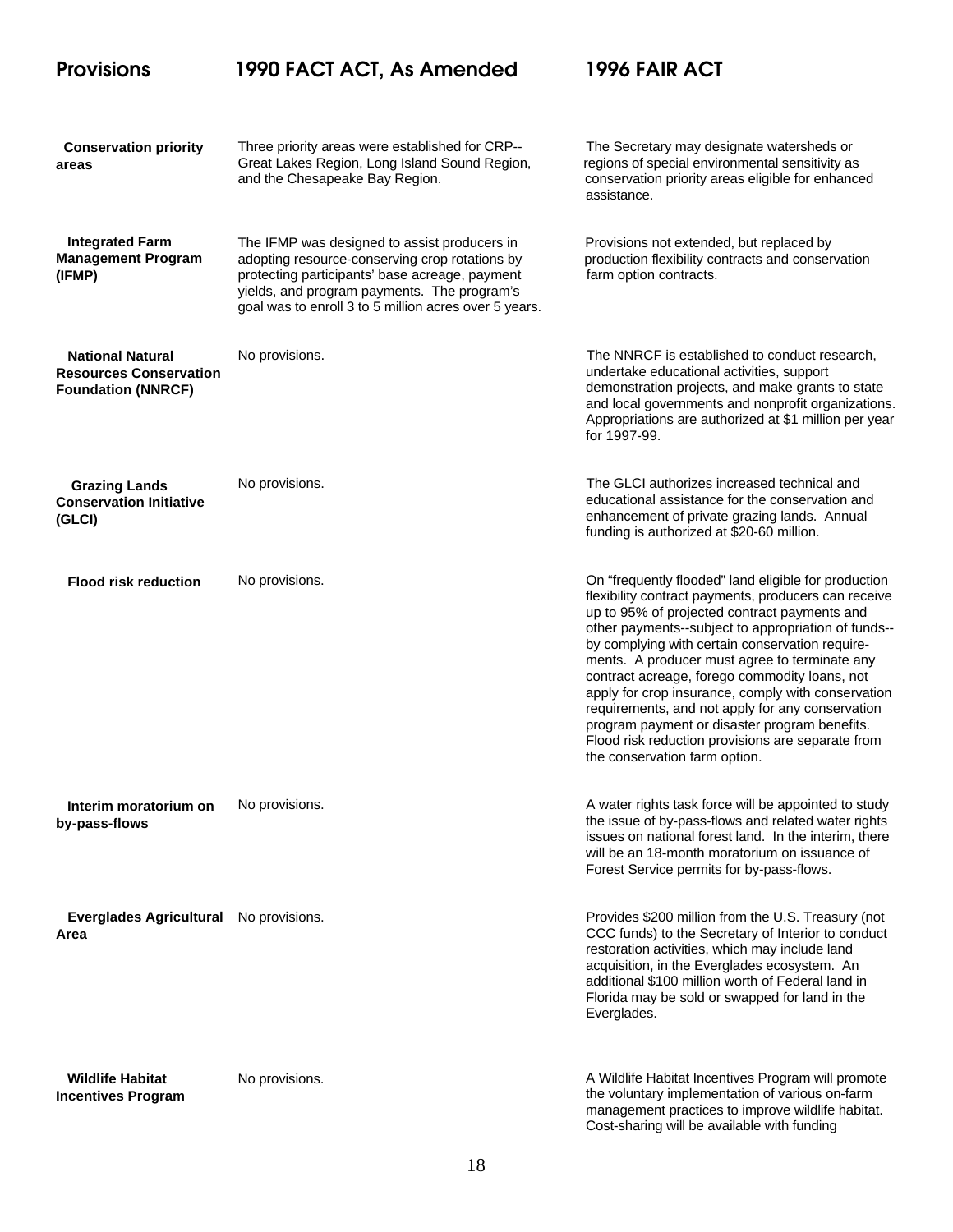authorized at \$50 million for fiscal 1996-2002 from CRP funds.

 **Farmland Protection Program**

No provisions. The Farmland Protection Program funds the purchase of conservation easements of 170,000 - 340,000 acres of land threatened by urban development. Eligibility depends on having a pending offer from a state or local government for protecting topsoil by limiting nonagricultural use. The Secretary shall not use more than \$35 million of funds from the CCC.

### **TITLE IV--NUTRITION ASSISTANCE**

| The Food Stamp<br>Program aids qualified low-<br>income households with<br>food purchases.                                                               | Reauthorized the Food Stamp Program with<br>simplified rules. Additional penalties for fraud and<br>misuse of food coupons were imposed. Electronic<br>benefit transfer program was encouraged.<br>Authority to use food stamps in soup kitchens and<br>restaurants was extended.               | Reauthorizes for 2 years, with additional criteria for<br>disqualification of food stores and wholesale food<br>concerns for program violations.                                                                                                           |
|----------------------------------------------------------------------------------------------------------------------------------------------------------|-------------------------------------------------------------------------------------------------------------------------------------------------------------------------------------------------------------------------------------------------------------------------------------------------|------------------------------------------------------------------------------------------------------------------------------------------------------------------------------------------------------------------------------------------------------------|
| <b>Commodity distribution</b><br>programs provide needy<br>persons with access to a<br>more nutritious diet.                                             | Reauthorized the Commodity Supplemental Food<br>Program (CSFP) and other food distribution<br>programs.                                                                                                                                                                                         | Reauthorizes food distribution programs, including<br>CSFP and the Soup Kitchen and Food Bank<br>Program.                                                                                                                                                  |
| <b>Temporary Emergency</b><br><b>Food Assistance</b><br>Program (TEFAP) provides<br>for the purchase and<br>distribution of commodities<br>to the needy. | Reauthorized TEFAP.                                                                                                                                                                                                                                                                             | Reauthorizes TEFAP.                                                                                                                                                                                                                                        |
| <b>TITLE V--</b><br><b>AGRICULTURAL</b><br><b>PROMOTIONS</b>                                                                                             | Assessment-funded research and promotion<br>programs were authorized for soybeans, pecans,<br>mushrooms, and limes. Assessments were<br>extended to imports (except soybeans).<br>Authorized referendum on funding generic fluid<br>milk promotion that was later approved by dairy<br>farmers. | Authorizes producer-funded research and<br>promotion programs for canola and rapeseed,<br>kiwifruit, and popcorn. Extends existing promotion<br>program for fluid milk. Periodic independent<br>evaluations of all promotion programs are now<br>required. |
| <b>TITLE VI--</b><br><b>CREDIT</b>                                                                                                                       |                                                                                                                                                                                                                                                                                                 |                                                                                                                                                                                                                                                            |
| Farm loan programs<br>are administered by USDA's                                                                                                         | The amount of time FmHA could hold farm<br>property in inventory before offering it for sale was                                                                                                                                                                                                | Farm lending programs are reauthorized, placing<br>new restrictions on the purposes for which loans                                                                                                                                                        |

Farm Service Agency, and previously by the **Farmers Home Administration (FmHA).** The Secretary can make or guarantee real were extended the right of first refusal and were eligible for new credit assistance. Authority to included among those receiving sale preference. The make loans for most nonagricultural purposes is included among those receiving sale preference.<br>Lease-back/buy-back privileges were eliminated

shortened from 3 years to 1. Beginning farmers can be used and the length of time borrowers are were extended the right of first refusal and were eigible for new credit assistance. Authority to repealed, and new restrictions on emergency loans on acquired nonfarm properties. are invoked. Borrowers with delinquent accounts face tighter restructuring rules. Forfeited property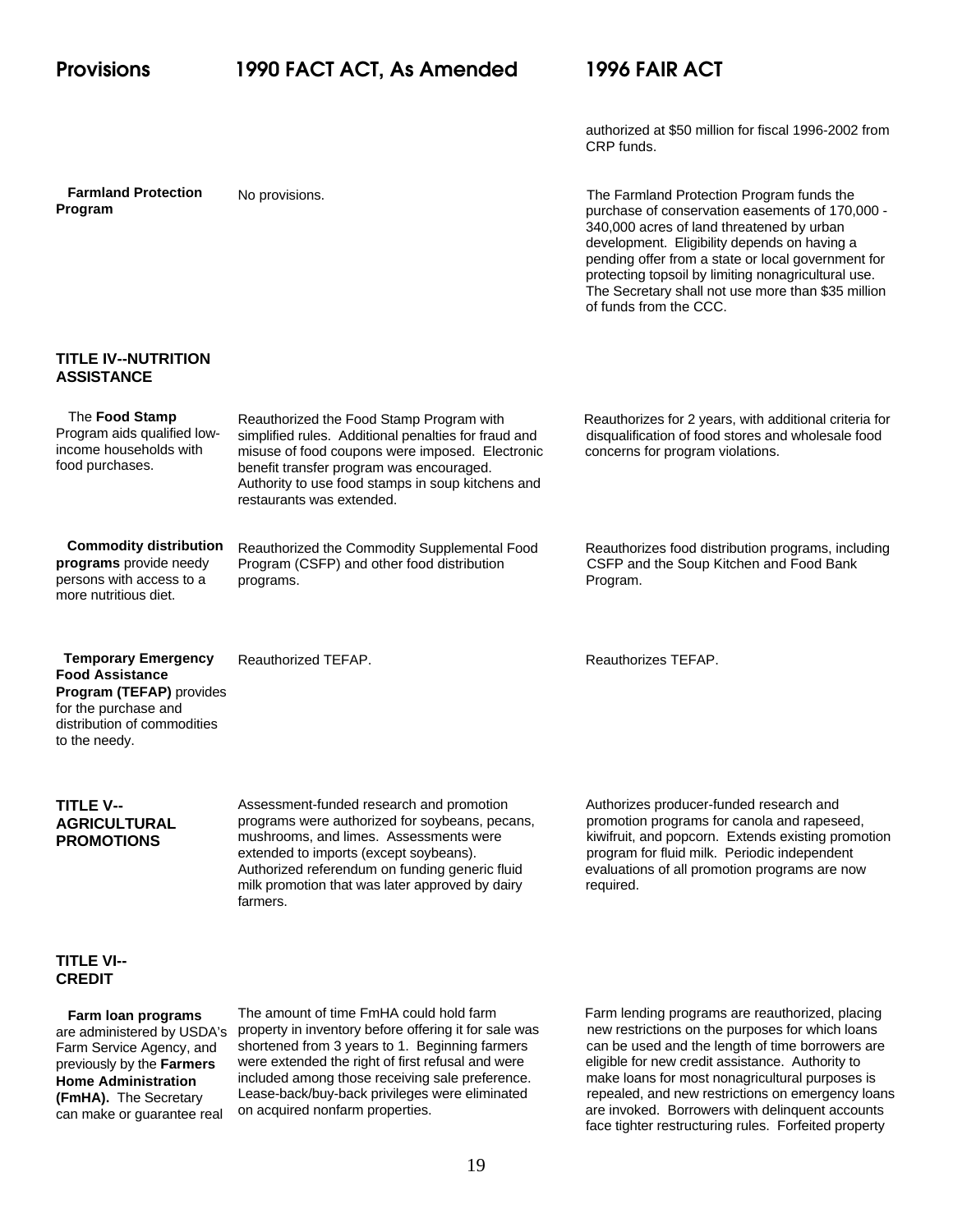ranching. Loans are elsewhere on reasonable terms.

 **Farm Credit System**

**(FCS)** is a combination of cooperatively owned financial institutions that finance farm and farmrelated mortgages and operating loans. FCS institutions specialize in providing farmland loans and operating credit, or loans to farmer-owned supply, marketing, and processing cooperatives. The bond market is their source of funds.

### **TITLE VII--RURAL DEVELOPMENT**

The Secretary of Agriculture is responsible for coordinating most **rural development programs**.

estate loans, operating, and A lifetime cap of \$300,000 was imposed on write- will be sold more rapidly. The Secretary is given emergency loans to downs and write-offs. Borrowers were limited to a authority to use collection agencies to recover<br>individuals whose primary single write-down on loans made after Jan. 6, delinquent loans. A portion of lo individuals whose primary single write-down on loans made after Jan. 6, business is farming and  $1988$ 

targeted to family-sized The interest rate subsidy was increased on certain farmers who are unable to guaranteed loans to 4%. Direct loan funds were obtain sufficient credit shifted to quaranteed loans.

> use any portion of their on-farm production in which became law in February 1996, streamlines processing or marketing an agricultural product. the regulation of the Farm Credit System and This type of loan was limited to 15% of a district reforms the Federal Agricultural Mortgage bank's outstanding loans. Farmer Mac was **Corporation**. allowed to pool FmHA-guaranteed loans.

business is farming and 1988. The 1988 of the served for new and beginning farmers.

FCS was allowed to extend credit to farmers who The Farm Credit System Reform Act of 1996,

Under the FAIR Act, the Secretary is required to conduct a study for Congress on the demand for and availability of credit in rural areas for agriculture, housing, and rural development. The study will analyze how well the FCS, commercial banks, and other Federal agencies satisfy rural demand for credit.

A new Rural Development Agency (RDA) was set Existing programs are streamlined and<br>up to consolidate USDA's rural development consolidated to provide a more focused up to consolidate USDA's rural development consolidated to provide a more focused Federal<br>efforts. FmHA's divisions that handled water, effort and encourage additional decision making sewer, other community facilities, and business and industrial loan or grant programs were moved <br>Advancement Program (RCAP), the Secretary is

effort and encourage additional decision making at<br>the state level. Under a new Rural Community under the RDA. **authorized to provide grants, direct and guaranteed** loans, and other assistance to meet rural development needs across the country. Funding under RCAP will be allocated to three areas: 1) Rural Community Facilities, 2) Rural Utilities, and 3) Rural Business and Cooperative Development. A simplified, uniform application process is required for all Federal rural development programs.

 **Alternative Agricultural Research and Commercialization Corp**.

An Applied Agricultural Research The renamed Alternative Agricultural Research and Commercialization Center was established to Commercialization Corporation has enhanced assist research, development, and abilities to finance new industrial uses for commercialization of new nonfood products from agricultural products. agricultural commodities through grants, loans, and interest subsidy payments.

 **Water and Waste Facility Funding** Authorized funds for water and waste facility The funding authorization for water and waste grants at \$500 million. Authorized the FCS Banks facility grants is increased to \$590 million. for Cooperatives and rural electric cooperatives (REC) to finance rural water and sewer loans.